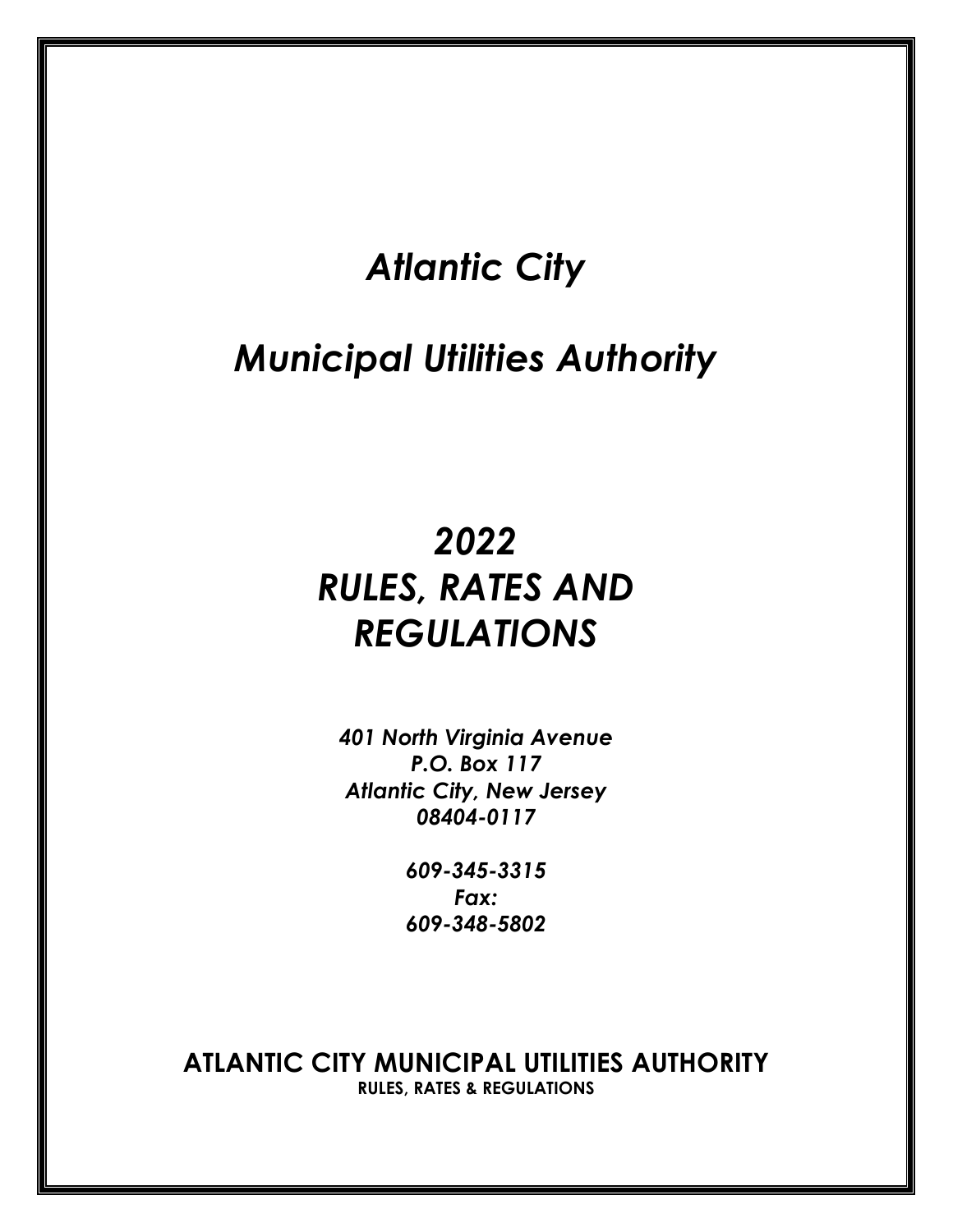# **TABLE OF CONTENTS**

| SECTION 3. PLUMBING AND STREET SERVICE  8            |  |
|------------------------------------------------------|--|
|                                                      |  |
|                                                      |  |
|                                                      |  |
| SECTION 7. CROSS CONNECTION CONTROL 23               |  |
| SECTION 8. WATER SERVICE CHARGES  25                 |  |
|                                                      |  |
| SECTION 10. ELECTRONIC FILE TRANSFERS 31             |  |
| SECTION 11. RESTRICTION TO USE AND WASTE OF WATER 32 |  |
| SECTION 12. PENALTY TO BE IMPOSED BY AUTHORITY 34    |  |
| SECTION 13. RESERVATION, RIGHT TO MODIFY 34          |  |
|                                                      |  |
| SECTION 15. INCONSISTENT RESOLUTIONS 34              |  |
| Revised 10/14/2021                                   |  |
| $T_{11} = 1$ , $T_{21} = 11110000$                   |  |

*Effective Date 1/1/2022*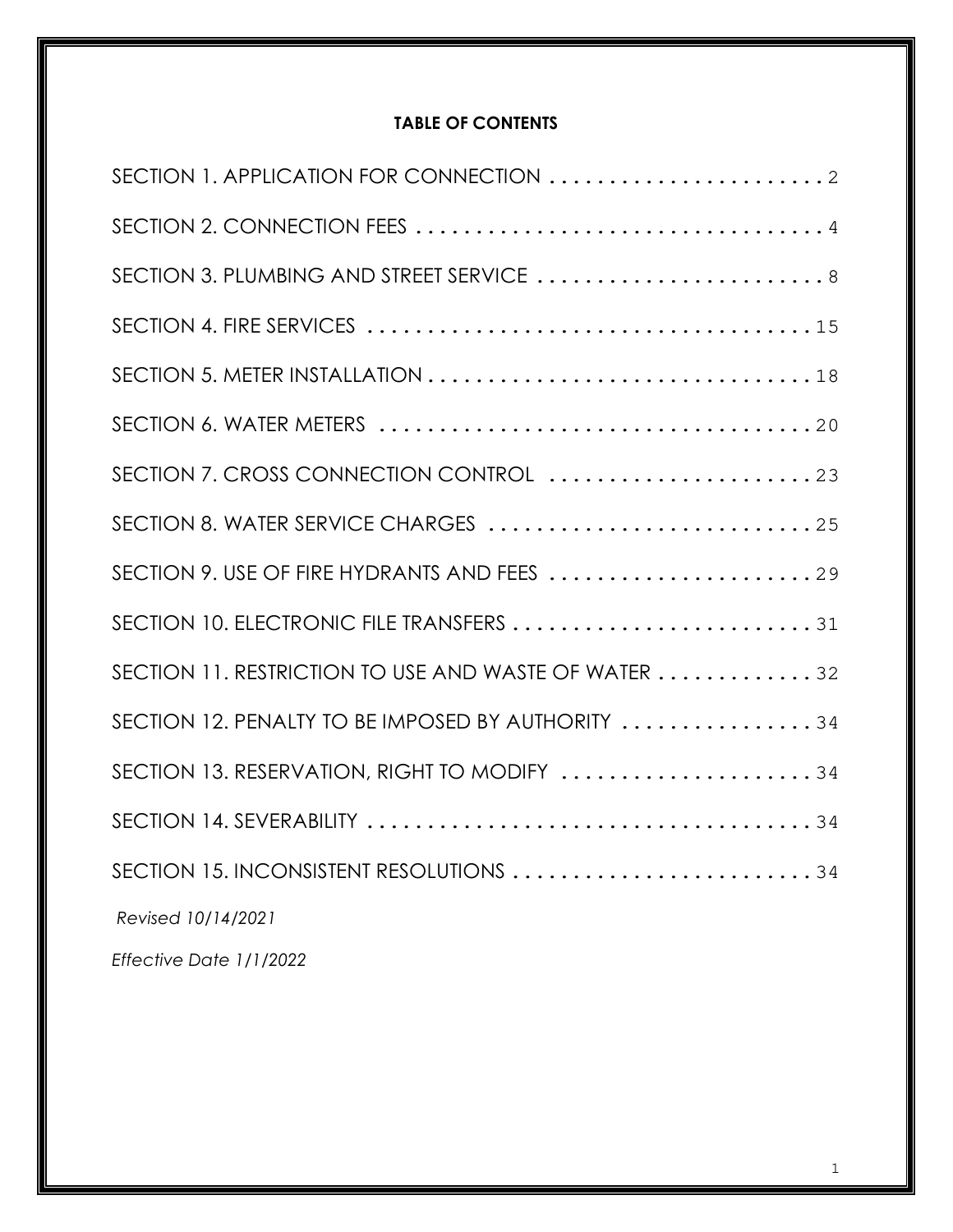# **SECTION 1. APPLICATION FOR CONNECTION**

- A. Applicant must be a responsible owner. The applicant must provide proof of ownership. A copy of the property deed, tax bill, or settlement sheet accompanied by a photo ID of the owner, or in the case of an owner's authorized agent, the authorized agent must produce a photo ID and proof that they represent the owner. Application for a supply of water must be made and signed by the applicant, who shall be the owner or the authorized agent of the property to be supplied, and such owner will be held responsible for the cost of making the connection and the payment of all water rents touching the said supply. The applicant must state fully and truly all purposes for which water is required, and no different or additional use will be allowed except upon application to and by the written assent of the Authority.
- B. An application must be made out on proper blank. All applications for permits for the introduction of increased use of water shall be made on printed blanks furnished for that purpose by the Authority. The blanks to be specifically and properly filled in and signed by the owner or duly authorized agent of the owner, and the permit granted before work is begun. (This restriction shall not prevent licensed plumbers or other persons from rendering assistance in case of an accident to a water service pipe requiring prompt attention, provided the work done on such occasions be reported to the Authority within forty-eight (48) hours).
- C. The permit from Atlantic City Engineering Department is required. The application must be accompanied by a permit from the Engineering Department of the City of Atlantic City when making the necessary opening in the street, the charge for which covers the cost to the Engineering Department of processing the permit application.
- D. The application must be signed and payment made. A copy of these rules and regulations will be furnished to each person making an application for a supply of water, and before the water is turned on, an application for the use of water shall be signed by the party as provided for in paragraph B of this section, and a payment made for, in addition to the charges for the water service, if installed by the Authority, and other charges as specified in these Rules, Rates and Regulations.
- E. The Authority will not guarantee service to any property until the Authority has performed an inspection of the site, including but not limited to the location of the service line (either existing or proposed) and the house plumbing (either existing or proposed). The Authority reserves the right to deny service to any property where the service line (after the meter) cannot be placed completely within the metes and bounds of the property to be served, or where any portion of the water system to be served crosses any public right of way (street), or where the meter setting extends more than 10' past the curb line of the street in which the Authority main is located.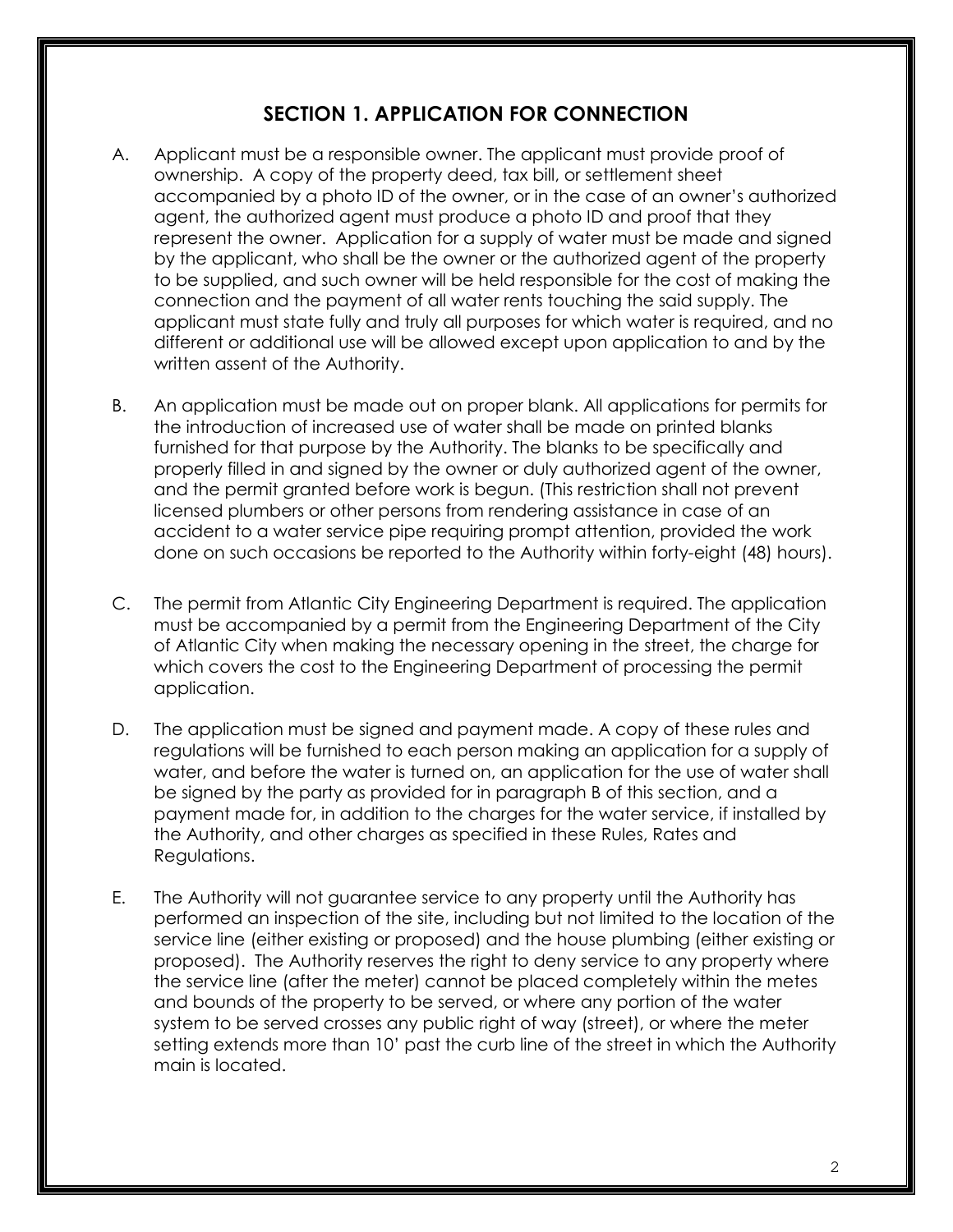- F. All use of water other than by the applicant, or for any purpose or upon any premises not stated or described in the application, must be presented by the applicant. No owner or tenant of any premises supplied with water by the Authority shall supply other premises or families of other premises, except as may be stated in the application. The applicant shall be liable for the amount of water used in conformity with the schedule of rates of the Authority.
- G. No application for a connection, meter installation, or any other service to be performed by the AUTHORITY shall be accepted from any property owner that has not paid all past due amounts, including all lien amounts, on all accounts that the property owner has any ownership.
- H. The property shall be considered no longer connected to the AUTHORITY's system if the meter has been removed, and there is at least one (1) quarter where no quarterly service charge has been placed on the account by the AUTHORITY.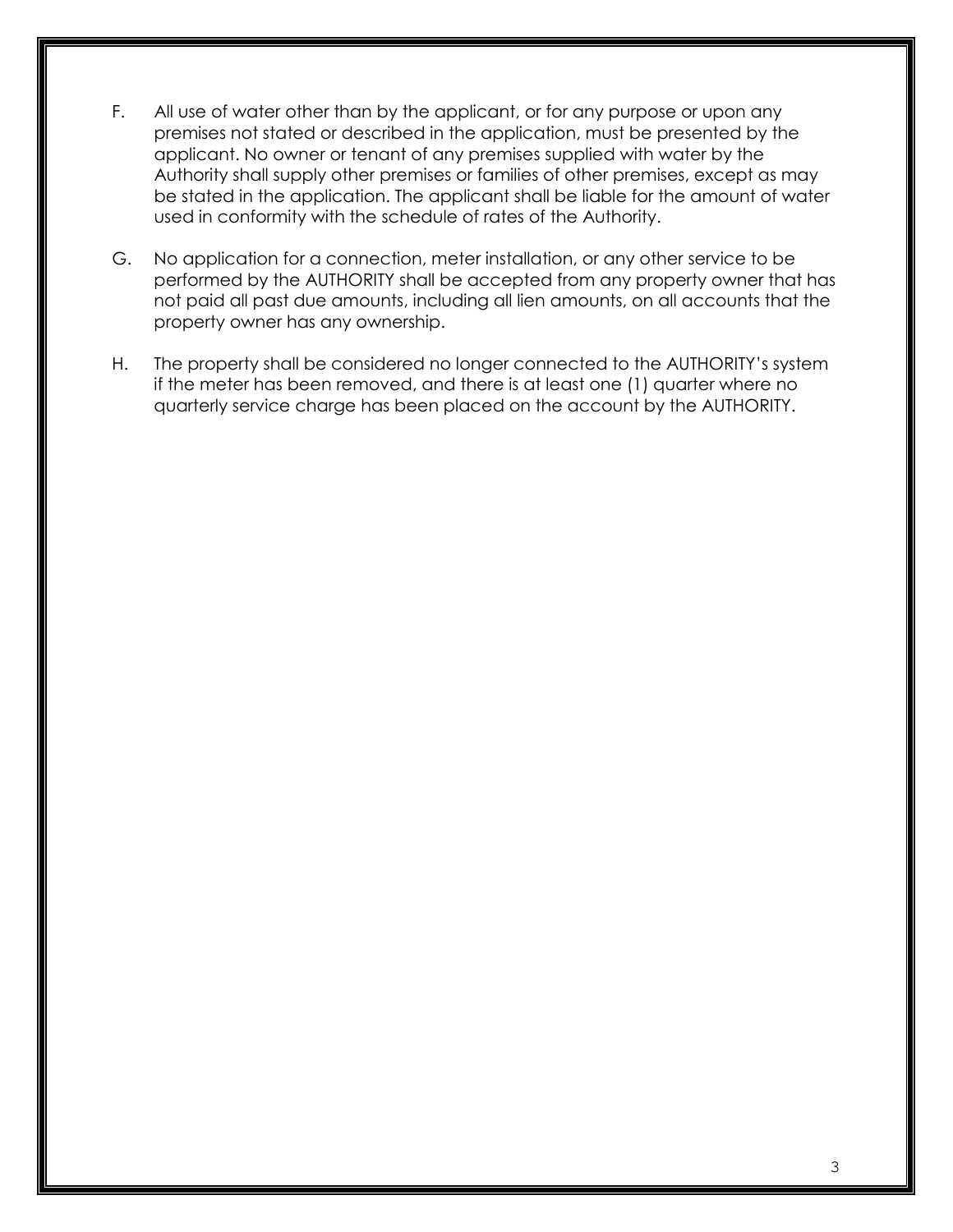## **SECTION 2. CONNECTION FEES**

- A. The connection fee shall apply to all connections to the Atlantic City distribution system, where new or additional facilities are installed or constructed, which will result in additional water use. The fee shall be based upon a daily water supply supplied by the Customer's licensed Engineer/Architect and agreed upon by the Authority.
- B. The connection fee shall be an amount representing the connector's fair share of the construction costs, theretofore paid by prior users. It shall be calculated as follows:
	- 1. The amount representing all debt service, including but not limited to sinking funds, reserve funds, the principal and interest on bonds, and the amount of any loans and interest thereof, paid by the Municipal Utilities Authority and its predecessor in title, the Water Department of the City of Atlantic City, subsequent to 1950, to defray the incurred capital cost of continuing to develop the system as of the end of the immediately preceding fiscal year of the Authority shall be added to all capital expenditures made by the Authority not funded by a bond ordinance or debt excluding interest earned on bond proceeds and any gifts, contributions or subsidies received by the Authority from any Federal, State, County or Municipal Government or agency or any private person for the development of the system as of the end of the immediately preceding fiscal year of the Authority, for fiscal years 1980 and beyond.
	- 2. The Sum shall be divided by the average amount of billable gallons per day served by the Authority at the end of the immediately preceding fiscal year to establish a connection fee rate per gallon per day for the current fiscal year.
	- 3. The rate per gallon per day shall then be apportioned to each user, subject to a connection fee under this section, according to the estimated number of gallons per day attributed to the new construction, to produce the user's contribution to the cost of the system.
- C. The Connection fee shall be paid at the commencement of construction or installation of facilities. (Foundation work shall not be considered construction). In cases where the fee exceeds \$100,000, the fee may be paid in two (2) parts, providing that the first payment is at least fifty percent (50%) of the total fee, that the second payment be made in less than 180 days after the first payment and that both payments are made during the same calendar year.
- D. In compliance with NJSA 40:14B-22.3 Utility authorities, reduced fees for certain affordable housing projects: there shall be a 50% reduction in the connection fee or tapping fee assessed pursuant to section 21 of P.L.1957, c.183 (C.40:14B-21) for new connections to the water system which are to be charged to public housing authorities and to non-profit organizations building affordable housing projects. The 50% reduction in the connection fee or tapping fee shall also be applied to all affordable housing development projects (including for-profit developers), including affordable housing units in inclusionary projects pursuant to P.L. Law 2018, c. 74 NJSA 40:14B-22.5.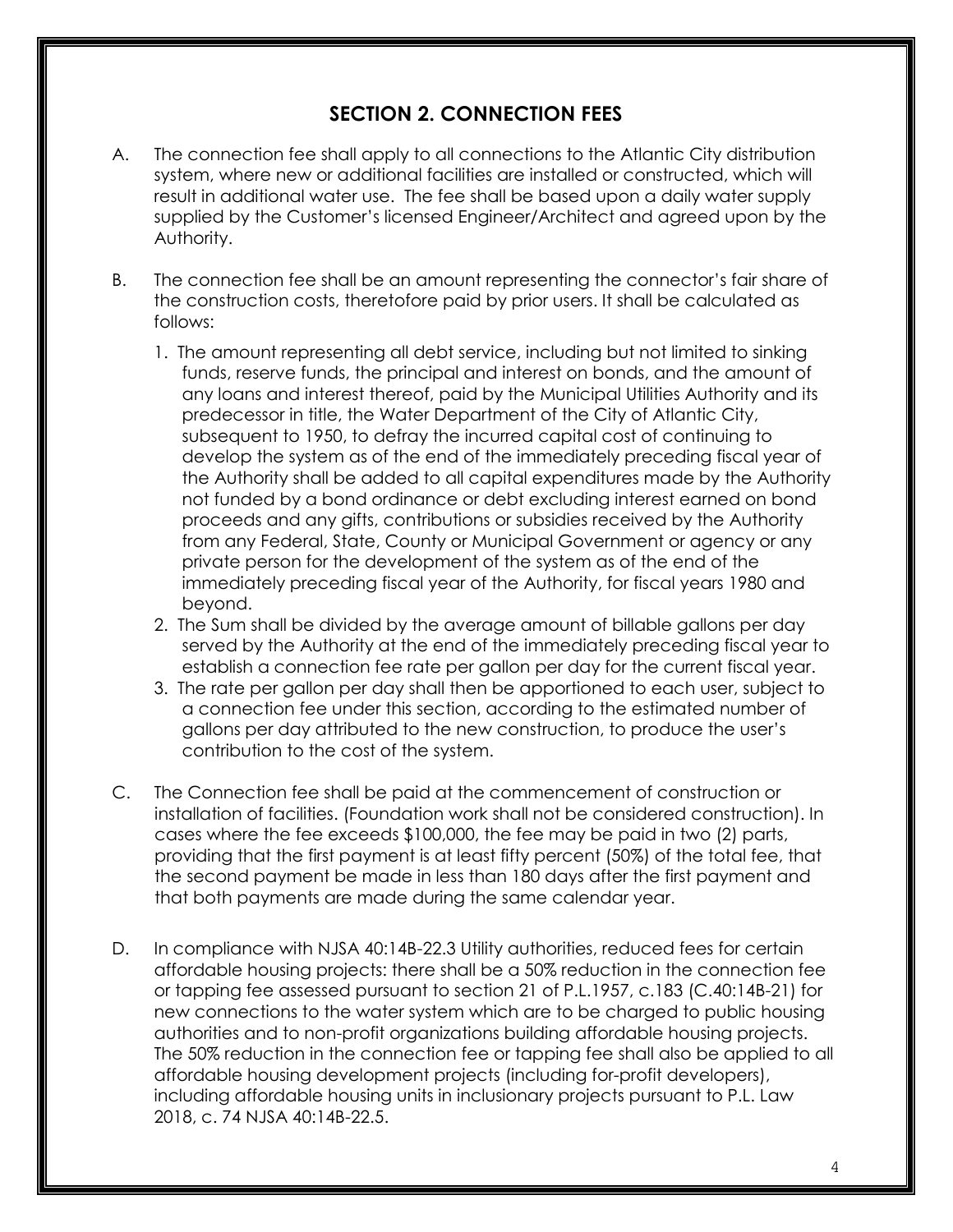- 1. For units previously connected to the Authority's system that were demolished or refurbished to allow for new affordable housing units and for which a connection fee was previously paid, the proposed project shall receive a credit against the connection fee or tapping fee to be assessed for connection with the water system to public housing authorities and non-profit organizations building affordable housing projects. The credit shall be the connection fee or tapping fee previously assessed and paid for connection with the water system for units previously connected to the Authority's system.
- 2. The connection fee or tapping fee assessable against a public housing authority or non-profit organization, for units previously connected to the Authority's system that were demolished or refurbished to allow for new affordable housing units, shall be the lesser of the reduced rate provided for in subsection a. of this section, or the current non-reduced rate applicable to other types of housing developments minus the credit provided under subsection b. of this section for units for which a connection fee or tapping fee was previously paid, provided that said public housing authority or non-profit organization can establish the connection fee or tapping fee was previously assessed and paid for connection with the system. If the same cannot be established, the reduced rate provided for in subsection a. of this section shall be assessed.
- E. A credit toward the connection fee shall also be allowed for reconnection fees of a disconnected property that was previously connected to the Authority's water system, provided the property has been connected for at least twenty (20) years, and service charges have been paid for the property in at least one of the last five (5) years. The Authority shall examine whether the reconnection requires a new physical connection or whether the same increases the nature, size, or expands the use of the Authority's water system. The said credit is to be determined and calculated pursuant to P.L. Law 2018, c. 74 NJSA 40:14B-22.5. No such credit shall be allowed for a property that has been disconnected from the Authority's water system for more than five (5) years. Properties shall be deemed to be disconnected from the water system if the meter is physically removed or if water service is discontinued or abandoned without payments made for four (4) consecutive quarters.
- F. In lieu of the credit referred to in subsection E, in cases where service to a location has been temporarily abandoned with the Authority's permission, and all of the following conditions exist, the property owner shall have the option to reconnect to the Authority's water system without paying an additional connection fee upon the full payment (payment arrangement can be requested) of the total of minimum charges that would have accrued had the meter not been removed or disconnected:
	- 1. The existing water service lateral (or replacement lateral) complies with all other requirements of these Rules, Rates, and Regulations; and
	- 2. The existing water service lateral (or replacement lateral) is the same size or smaller; and
	- 3. The meter to be installed is the same size or smaller than the last meter to serve the location; and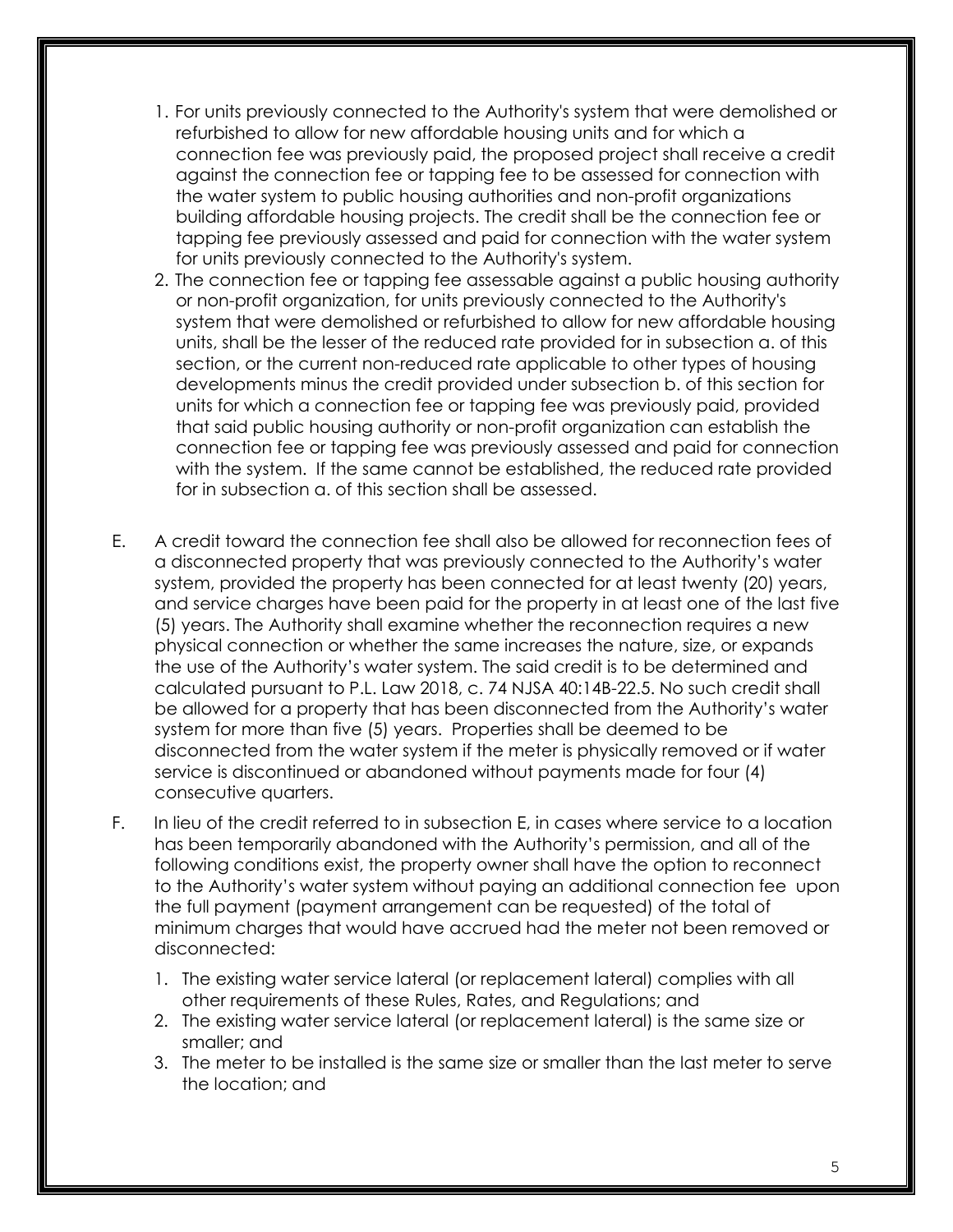- 4. The time duration between the date of meter removal and the date of application for a new service is less than ten (10) years.
- 5. Locations, where service has been temporarily disconnected as a result of "House Lifting" for the purpose of storm water prevention, shall be eligible for an abatement of a portion of the minimum charges set forth above. Abatement approval is limited to twelve calendar months of service disconnection. Service disconnections during any portion of the period prior to January 1, 2018, are ineligible. Abatement requests shall require proof of participation in the New Jersey Department of Community Affairs, Flood Relief programs, and certification from the customer's building contractor. An \$800 refundable deposit is required for the disconnection fee. Upon the completion of house lifting, the deposit is refundable, or it will be used as a credit against the reconnection fee (if the house lifting is not completed within twelve calendar months) or any damage around the meter pit caused by the owner's contractor during the construction period.

In all other cases, a connection fee must be paid to receive service.

- G. The Authority will give no commitments for water service unless there exists a signed service agreement between the potential customer and the Authority, and all connection fees are paid.
- H. No commitments for service shall stand for more than 180 days unless the connection fee has been paid in full.
- I. A new, single-family dwelling of eight (8) rooms or less shall be considered to have an average daily flow of 225 gallons per day. The connection fees shall be as follows:

| <b>YEAR</b> | <b>RATE PER GPD</b> | <b>YEAR</b> | <b>RATE PER GPD</b> |
|-------------|---------------------|-------------|---------------------|
| 1983        | \$0.4292            | 1984        | \$0.5889            |
| 1985        | \$0.7113            | 1986        | \$0.8396            |
| 1987        | \$1.1780            | 1988        | \$1.4915            |
| 1989        | \$1.7768            | 1990        | \$2.0182            |
| 1991        | \$2.3062            | 1992        | \$2.5412            |
| 1993        | \$2.9216            | 1994        | \$3.2916            |
| 1995        | \$3.5576            | 1996        | \$3.8331            |
| 1997        | \$4.4770            | 1998        | \$4.9785            |
| 1999        | \$5.5448            | 2000        | \$5.8266            |
| 2001        | \$6.6559            | 2002        | \$6.5107            |
| 2003        | \$6,5810            | 2004        | \$6.7512            |
| 2005        | \$7.6473            | 2006        | \$8.0405            |
| 2007        | \$8.1358            | 2008        | \$8.7145            |
| 2009        | \$9.6700            | 2010        | \$10.1302           |
| 2011        | \$10.9377           | 2012        | \$11.5877           |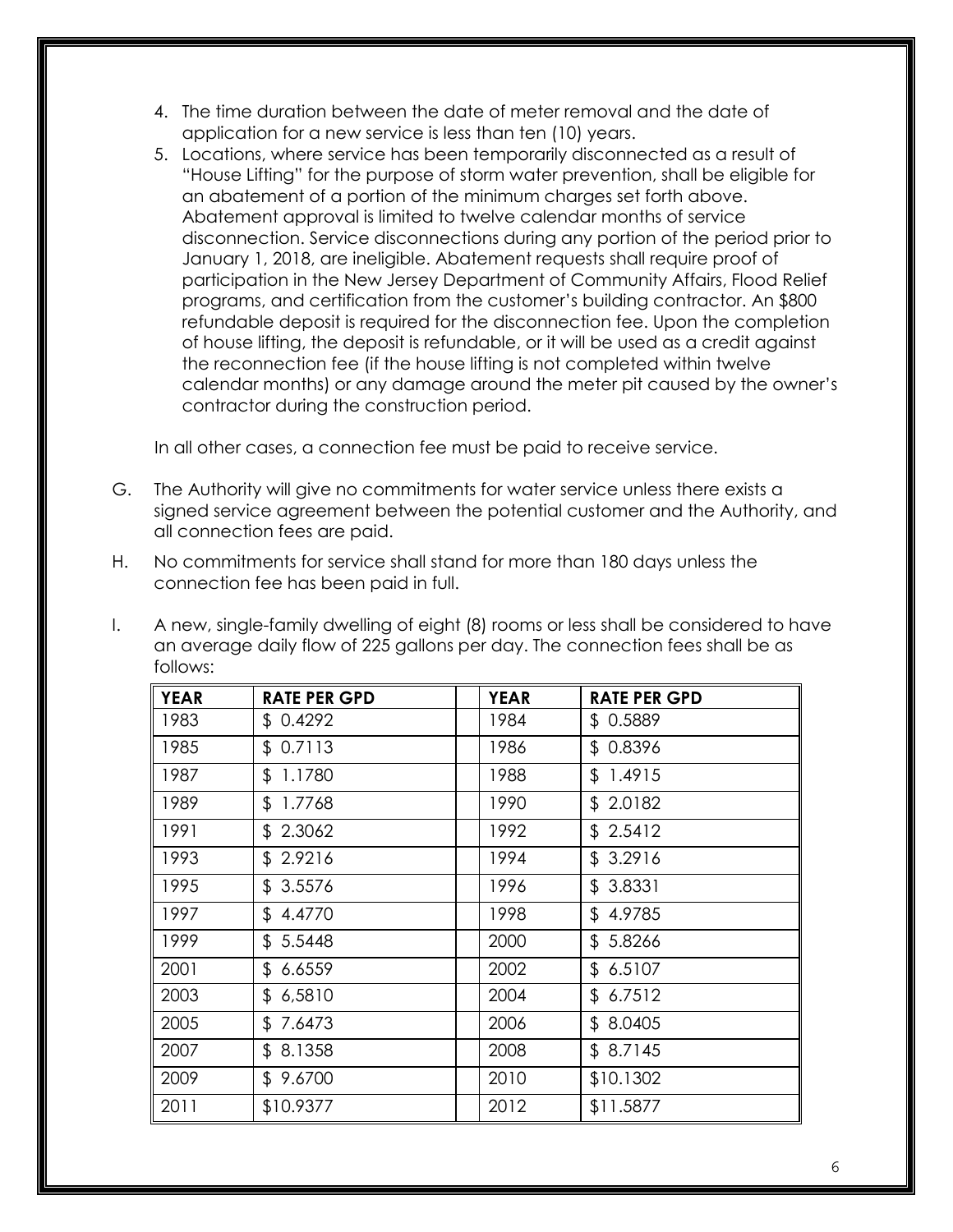| 2013         | \$11.6516 | 2014 | \$12.1279 |
|--------------|-----------|------|-----------|
| $\vert$ 2015 | \$12.9597 | 2016 | \$14.2784 |
| 2017         | \$15.4352 | 2018 | \$15.4352 |
| $\vert$ 2019 | \$19.9722 | 2020 | \$20.6188 |
| 2021         | \$20.6188 | 2022 | \$22.3479 |

I. Condemnation Exemption: Under the following limited circumstances, a new connection to the system shall be exempt from the connection fee, provided that all of the following criteria apply:

- 1. The original property was acquired by a governmental entity, through either condemnation or simple purchase, for the purposes of a redevelopment or any other appropriate governmental purpose.
- 2. The original structure is demolished.
- 3. Anything constructed on the original site must pay a connection fee unless the new construction meets the criteria specified in the agreement between the AUTHORITY and the City of Atlantic City or this section.
- 4. The new connection is identical to the original connection in terms of purpose. For example, a single-family structure replaces a single-family structure, or a restaurant replaces a restaurant.
- 5. The water usage at the new structure is equal to or less than the water usage at the old structure based upon the average daily use over the greatest six (6) month period during the prior ten (10) years. For the purposes of this section, the new structure will be considered for adjustment if the water usage during the first twelve (12) months is greater than the prior usage. The adjustment shall only be for the additional use of water.
- 6. At the time of the condemnation or purchase by the governmental agency, the property must have an active connection with the AUTHORITY system, and the AUTHORITY must be fully paid for all charges, including those assigned to liens or bankruptcies.
- 7. Service must be continuous. Payment of fees as provided under Section 2.D. (including compliance with all criteria) maybe used to demonstrate continuous service.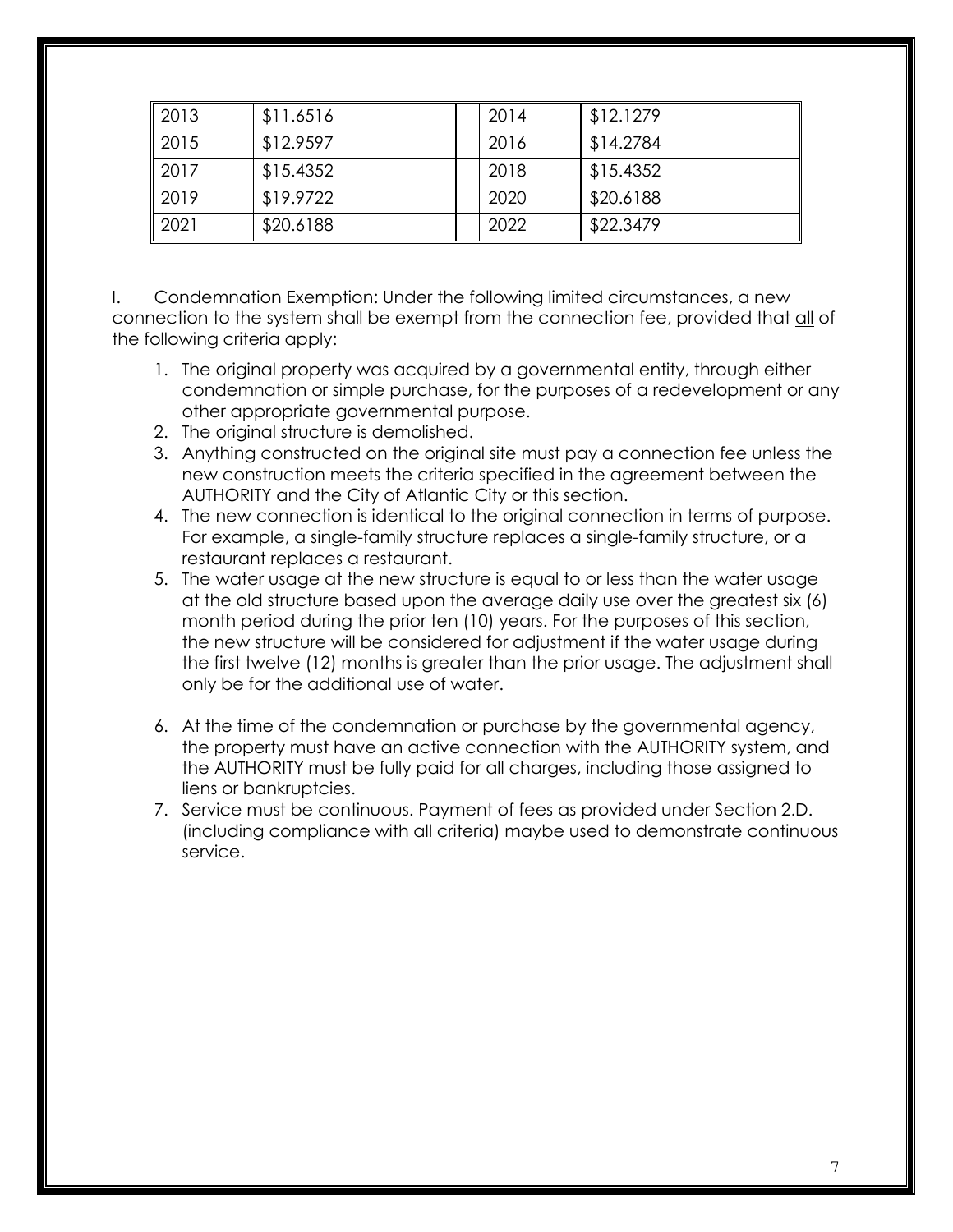# **SECTION 3. PLUMBING AND STREET SERVICE**

- A. The Street Main to be tapped by Authority. The tapping of the street main, including the furnishing of the corporation stop, copper service pipe to the curb, the curb stop, meter and meter pit with lid and the placing and connection of same, together with the excavating and backfilling necessary shall be planned and executed by the Authority at a price dependent upon the width of the street in accordance with the following schedule of charges. The Authority shall determine in all cases whether work listed hereunder shall be done by the said Authority or by the applicant. The Charges listed herein apply to a street service as a new installation. If done by the Authority, the following charges paid in advance by the applicant for new connections, invoiced to existing service accounts with the same payment provisions as are afforded the annual Water Service bill in that payment shall be within thirty (30) days. If unpaid after thirty (30) days, four and one-half percent (4½%) penalty shall be added to the total bill remaining unpaid and further, an additional four and one-half percent (4½%) penalty shall be added per quarter for each successive billing quarter the charges remain outstanding, and any invoice remaining unpaid after sixty (60) days will be disconnected, shall be made:
	- 1. Street Services, if installed by the Authority:
		- (a) Water and fire service laterals shall be paid in advance based on the size and length of the service pipe in accordance with the Authority's current contract for service installations and the purchase price of all materials provided by the Authority plus 15%.
		- (b) When it is found the size of the street main after excavation varies from the size indicated on the official maps and thus requires a revision in the street service as originally contemplated; the applicant shall pay such additional charges or have refunded such overpayment as shall result from doing the work required by such revision.
		- (c) The following is a listing of tapping fees for taps made into the Authority water distribution system:

| <b>SIZE</b> | <b>TAPPING FEE</b> |
|-------------|--------------------|
| ″∆          | \$677              |
| 6"          | \$734              |
| ጸ"          | \$790              |

- 2. Replacement of Curb Stop or Valve:
	- (a) The charge for replacing a curb stop shall be paid in advance at the following rates:

| <b>SIZE</b>      | <b>INSTALLED BY OWNER'S</b><br><b>CONTRACTOR</b> | <b>INSTALLED BY AUTHORITY</b><br><b>INCLUDES \$500 FOR PAVING</b> |
|------------------|--------------------------------------------------|-------------------------------------------------------------------|
| $\frac{3}{4}$ "- | \$438                                            | \$1315                                                            |
| 111              | \$465                                            | \$1315                                                            |
| $1\frac{1}{2}$ " | \$630                                            | \$1945                                                            |
| 2"               | \$675                                            | \$2055                                                            |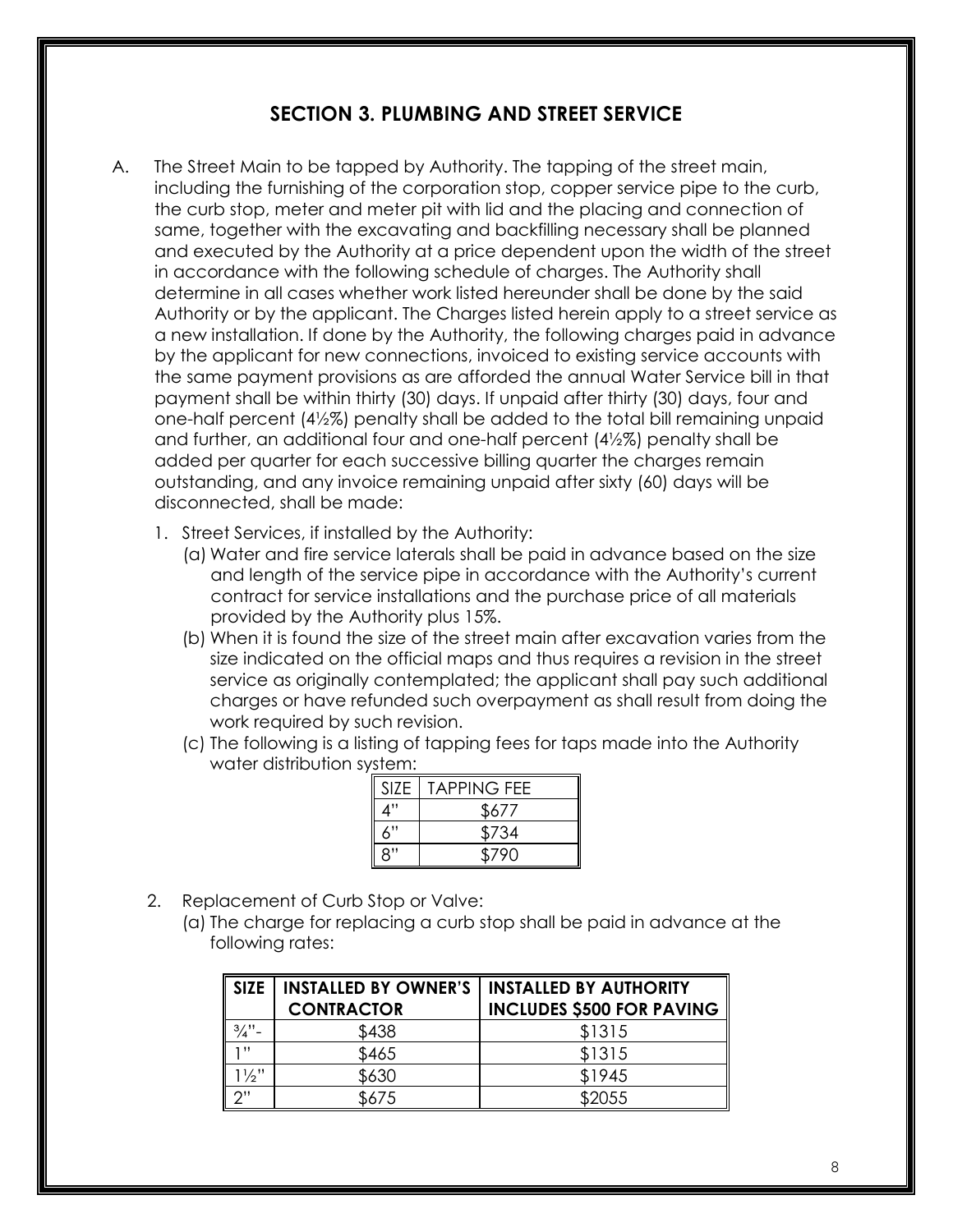- (b) Valves controlling Service Lines larger than 2" shall be replaced for the cost of labor, equipment, and materials. A deposit, satisfactory in an amount to the Authority, shall be paid in advance for such replacement. Any additional sum due for such replacement shall be billed to the owner of the property when work is completed.
- B. All service pipes and fittings used in conveying water from the street main to the street curb line shall be of such size and material as shall be determined to be satisfactory to the Authority.
- C. If the applicant's contractor approved by the Authority installs the Street Service (branch tap), the applicant shall furnish all labor, equipment, and materials required for installing such service at his own expense and in a manner satisfactory to the Authority; all upon payment of fees, therefore, set forth in this Resolution. The Authority will supply a meter box, lid, meter stop, couplings, meter and meter reading device (MTU) at the following prices:

| Size                                                | Fire service | Domestic service |
|-----------------------------------------------------|--------------|------------------|
| 1" service/5/8" meter                               | \$630        | \$525            |
| $1\frac{1}{2}$ " service/ 3/4" meter                | \$650        | \$525            |
| 1" service/ 1" meter                                | \$700        | \$525            |
| $\vert$ 1 $\vert$ / <sub>2</sub> " service/1" meter | \$975        | \$805            |
| 2" service/ 1" meter                                | \$1,017      | \$845            |

The Authority may, if it so elects, furnish all the labor, material, and equipment to completely install street service 2" or smaller in size, upon the payment of the fees, therefore, set forth in this Resolution.

All material used by the applicant shall be in accordance with the requirements of the standard specifications of the American Water Works Association.

The street service pipe shall be no less than 30" below the surface of the ground, preferably 36".

The trench shall be of such width and depth as the Authority shall require. The applicant shall make such provisions as are necessary for barricading, guarding, lighting, and hauling away of excess materials. Backfill after completion shall consist of clean sand, properly compacted.

The applicant shall notify the Authority before pipe joints, or fittings joints are poured or concrete is placed so that an inspector may be present when such work is performed. All work shall be left open and properly safeguarded until inspected, tested and approved the Authority.

Work shall be done only between the hours of 8:00 A.M. and 4:00 P.M. unless the Authority shall approve other hours in writing.

D. The applicant shall pay for all materials provided by the AUTHORITY at cost plus 15%.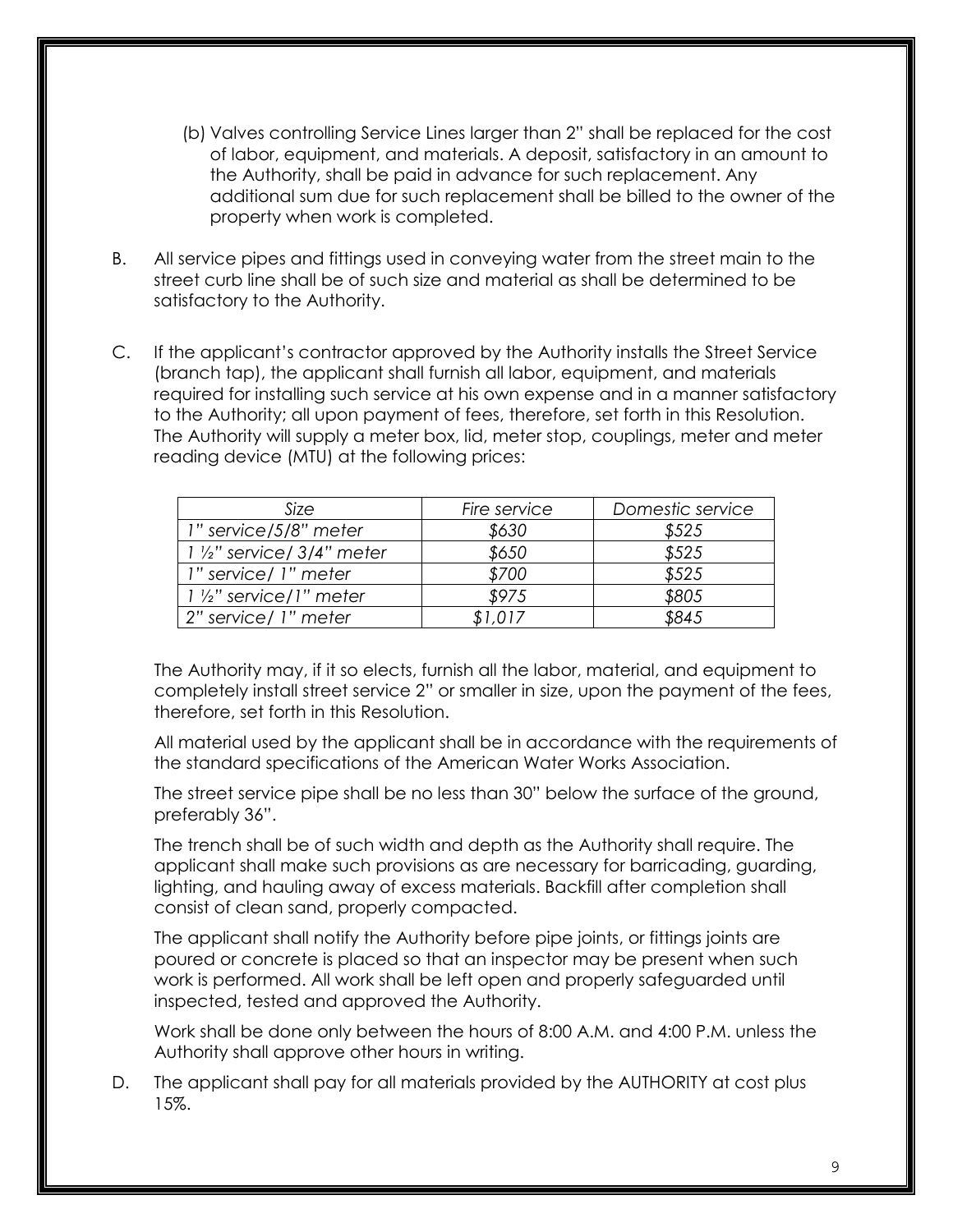E. Valves on Domestic Service: Water service pipes shall have a suitable valve placed outside the building under the exclusive control of the Authority, which valve shall be in addition to the service tapping valve. This valve, unless otherwise specially permitted, shall be connected with the service pipe, within the sidewalk at or near the curb line, and shall be enclosed in and protected by a valve box or cover of a design approved by the Authority.

The connection of any form of fire suppression system after this valve shall be expressly prohibited. An exception shall be made for storage areas, providing all of the following criteria are met:

- 1. A maximum of five (5) total sprinkler heads per service shall be allowed;
- 2. The property owner provides a certified statement from a licensed design professional that the system meets all criteria of the National Fire Protection Association (NFPA), and the New Jersey Construction Code; and
- 3. Has been approved by the Atlantic City Fire Department.
- F. The size of tap permitted on all water mains are subject to the authority's approval, and a stainless steel tapping sleeve of proper size shall be used. All taps shall be at least one (1) size smaller than the diameter of the main to which it is attached. However, taps onto a 4" main shall be limited to existing customers or for infill housing. New developments, defined as five (5) or more properties on the same block, constructed within a five year period, shall be prohibited from connecting to a 4" main and will be required to replace the main at a size defined by the Authority.
- G. That each and every water service must be provided with a suitable valve or stop installed at the expense of the owner of the premises; place within the building at the point of entrance to the building of the water supply or such other location as to meet with the approval of the Authority. The valve must be located to be easily accessible and beyond danger from frost damage. *S*aid installation to be at the expense of the owner of the premises served. The Authority may approve a different arrangement, provided that shut off valves of an appropriate size are installed both before and after the meter.
- H. A water service forty (40) years old or older shall in no case be repaired, but shall be replaced with new water service. The Authority shall determine whether a new water service is required in the case of less than forty (40) years old needing repair.
- I. A water service made of any material except copper, shall in no case be repaired, but shall be replaced with new water service. The Authority shall determine whether a new water service is required in the case of a water service made of copper needing repair.
- J. There shall be a minimum distance of 3' clear between sewer connection pipes and water service pipes. Sewer pipes shall be at a lower elevation than water service pipes where practicable.
- K. Work performed by the Authority, for which rates of charge are not specifically set forth herein, shall be charged to the property owner at the cost of labor,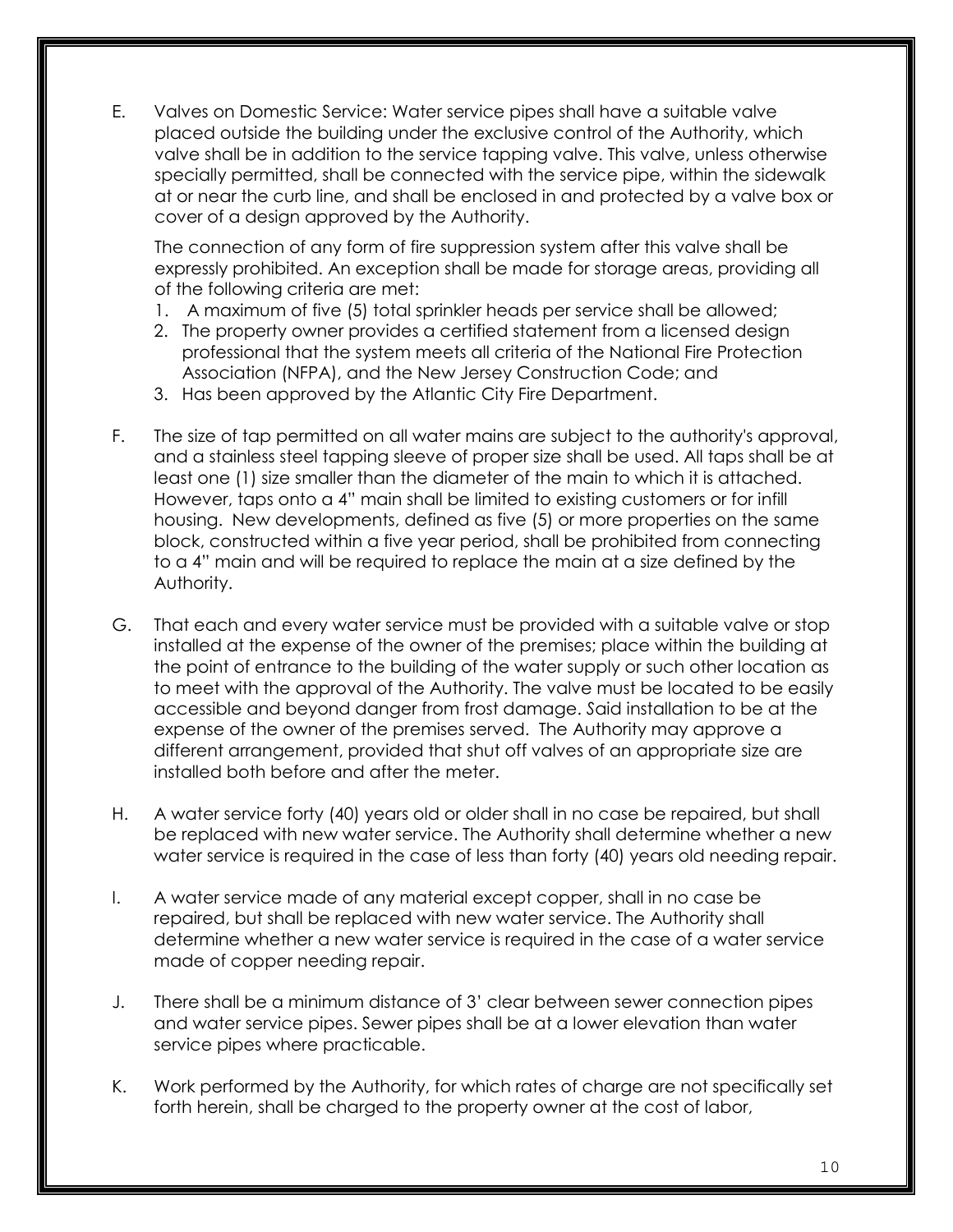equipment, and materials, plus 15%, and the Authority may require deposit in advance for such work, billing the property owner for any additional amount due after the work is completed and refunding any overpayment.

- L. A service pipe or water service is defined as that portion of the water pipe and appurtenances extending from the public water main to the curb line of the street in which the public main exists, which pipe is owned by and the maintenance and repair of said service pipe is the responsibility of the property owner receiving service from said service pipe.
- M. No plumbing to be done without a permit. No person or persons shall lay and service pipe or do any kind of plumbing or other work connected with the introduction and supply of water from the public water mains, or make an attachment to any water pipe, or make alterations, extensions or repairs without first obtaining a permit from the Authority specifying the particular work to be done, change or addition to be made. After getting such permit, he shall report the name of the owner and all alterations to or additions to pipe or fixtures within forty-eight (48) hours after completing the work, and upon failure to fulfill this requirement will be liable as printed under section 1 herein.
- N. Plumbers must leave the water turned off. Plumbers or others, after completing the work of introducing the water into a property and testing a pipe and fixture, shall turn off the water at the curb line. On failure to do so, they are liable to a fine in accordance with provisions for penalties for violation of Authority rules and regulations, as more specifically noted in section 9 (penalties) par. a. Herein.
- O. Plumbers must retain possession of Key. No Plumber shall part with the possession of a key for turning the water on or off except to an employee of the Authority. Violations of this provision shall subject to provisions for violation of Authority rules and regulations as contained in section 9. (Penalties) par. a. herein.
- P. Kind of service pipe to be used: All service pipes leading from the main to the building line shall be laid as far as practicable at the level of said water main. Service pipes less than 4" shall be Type "K" Soft Temper Copper Pipe; fittings shall be compression type and constructed of copper or brass (all fittings and pipe must meet or exceed NSF (National Science Foundation) Standard 61). The service pipe is to be laid in such a manner as to prevent breakage or rupture by settlement. All service pipes 4" or larger must be Ductile Iron, and design drawings must have prior approval of the Authority.
- Q. Disruption, relocation or injury to mains, services, or fixtures: Any disruption, relocation, or injury to service pipes, street mains, valves, hydrants, or other fixtures or damage by leakage occasioned thereby shall be made good by the person or entity responsible for such disruption, relocation or injury.
- R. Services to be independent: Every property located upon a street, alley, or by-way through which a water main is laid into which water from the public supply is introduced shall be provided with an independent service pipe from said water main unless otherwise directed by the Authority.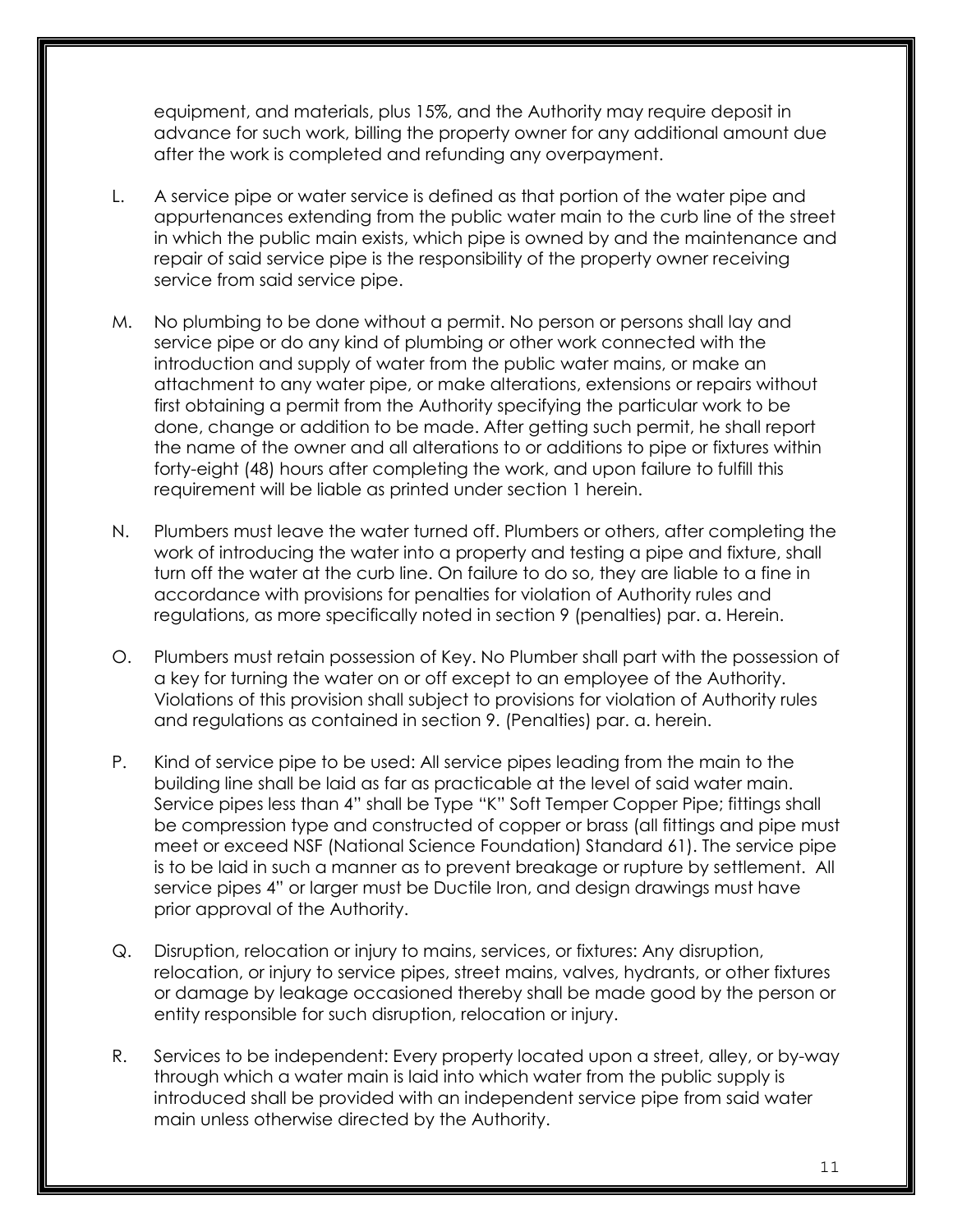- S. Curb Stops and Boxes: Curb Stops, unless otherwise specially permitted, shall be connected with service pipe within the sidewalk at or near the curb line and shall be enclosed in and protected by a valve box or cover of a design approved by the Authority.
- T. Maintenance of Services: The curb stop boxes and service pipe must be kept in repair by the owner of the same, and any expense incurred by the Authority in turning off the water on account of leakage or nonpayment of rents or in repairing of same, must be refunded to the Authority before the water will be turned on again.
- U. Separate Curb Stop for Each Property: Whenever two (2) or more separate or distinct buildings or premises are to receive water by means of branch or subservice pipe supplied by one pipe from the main, each branch must be independently arranged with stops cocks, box and meter in the manner to be designated by the Authority; all stop cocks used upon service shall be of the kind known as "round water ways."
- V. Permit Required for Disconnection: No service pipe shall be disconnected ahead of a water meter by any person without a special permit from the Authority.
	- 1. A street service will be permanently disconnected by the Authority only after the following requirements have been met:
		- (a) All prior water bills have been paid to date, including excess water used over the minimum rate paid in advance for the current billing period.
		- (b) All assessable outlets and fixtures have been removed from the property served by the street service.
		- (c) The necessary disconnection request form has been properly completed and signed. The said form furnished by the Authority states that the person signing the request is the owner or agent for the owner of the property in question, the address of the property in question, that as the owner or agent, the party request the Authority to discontinue water service at the street main; that they agree to pay all bills now due in accordance with this ordinance; and that they further agree to pay for all water used over the advance minimum paid for current billing period.
		- (d) All fees for disconnection have been paid to the Authority. The Authority may allow a property owner to disconnect service at their own expense provided that the owner pays the Authority the appropriate inspection fees, and the service is disconnected as close to the main in the street as specified by Authority personnel.
	- 2. Disconnection of service:
		- (a) Whenever a potable water use in Atlantic City is terminated (either through demolition or abandonment), the customer shall be required to also properly disconnect the service laterals in the street as close to the water main as practical. The specific location of the disconnection shall be as specified by Authority staff, shall comply with AWWA (American Water Works Association) Standards, and disconnection must be observed by Authority staff.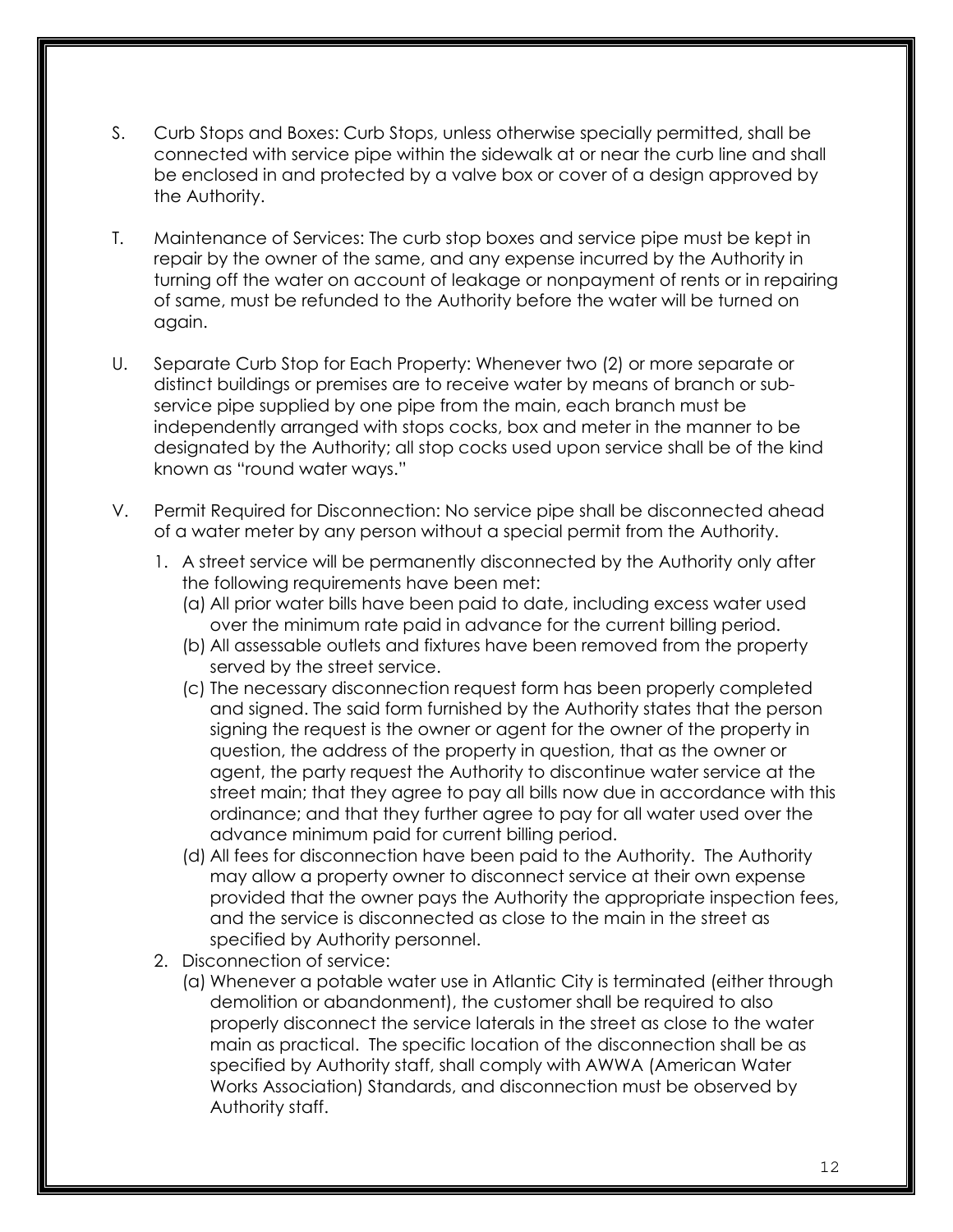- (b) Failure to have the disconnection observed by Authority staff will require the AUTHORITY to excavate the location to be assured of the proper disconnection, and the property owner will be obligated to pay all costs on a time and material basis of the Authority's excavation.
- (c) The property owner shall have the option of having their demolition contractor make the disconnection at the main either prior to or at the time of demolition or paying the AUTHORITY for the disconnection. The rate to be paid to the Authority will be \$1,250.00 per service for 2" and smaller service lines. For services larger than 2" the rate shall be set by quotes as allowed by the Local Public Contracts law plus fifteen (15%) percent overhead.
- (d) In cases where the property owner desires to build facilities on the property that can reuse the service (except where prohibited: see Sections 3H and 3I), the Authority will accept a letter from the property owner indicating that they plan to commence construction within twenty-four (24) months, in addition to the payment for disconnection. In those cases, the AUTHORITY will not disconnect the service for twenty-four (24) months. Upon reconnection of the service, the disconnection fee previously paid will be used as a credit against the cost for reestablishing service with the AUTHORITY.
- (e) If the property owner has not commenced any construction prior to the end of the twenty-four (24) month period, the property owner may apply to the AUTHORITY for an extension by providing a letter detailing their plans and paying the difference between the current rate for disconnection and the amount previously paid. In no cases shall any extension be for greater than twenty-four (24) months. However, the property owner may apply for as many extensions as needed.
- (f) Not with standing any of the above clauses, if the AUTHORITY needs to disconnect the service from the main because of major reconstruction in the roadway, the service at the main will be disconnected, and the resultant charges will be placed on the account and the property owner will no longer have the ability to reconnect that service but will be required to install a new service at the Authority's standard rate.
- W. Provisions where Street Mains are Inaccessible: Where there is no main in the street opposite the premises desiring connection, the Authority shall deny service to the property. The property owner shall have the right to install, at their own expense, a properly sized water main, as approved by the Authority that connects at both ends to Authority mains. The new water main may only be constructed provided that the property owner has signed an agreement for the installation of the water main, agreed to pay all associated fees and costs of the Authority, agreed to comply with all rules and regulations of all responsible governing bodies and agreed to turn over the main to the Authority for maintenance and operations. The property owner shall warranty the water main to be free of defects in material and construction for a period of 10 years and shall be responsible for all costs of repair within the 10 year warranty period.
- X. Alterations in Plumbing Require Permit: Whenever any material change is to be made in the plumbing work beyond that specified in the permit, the plumber is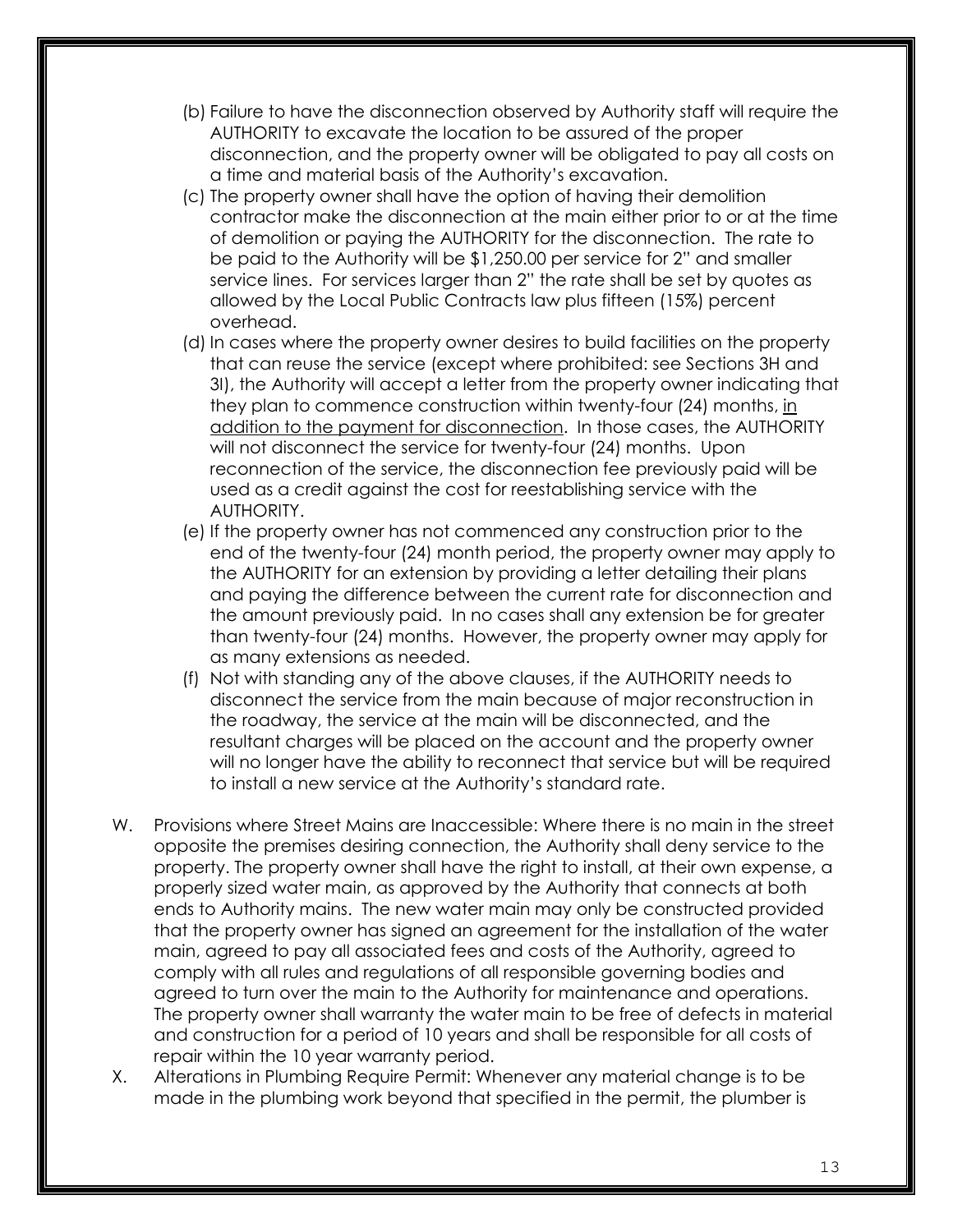required to first present the permit at the office of the Authority for correction and recording.

- Y. Refilling Trench: In refilling any trench excavated for laying service pipe or for repairs, care must be taken to have the sand or gravel rammed under the main and the trench rammed or puddled in such a manner as to prevent settlement. This work, together with the replacing of the sidewalk, must be in a workmanlike manner as far as practicable and the street and sidewalk left in as good condition as before the service was laid, or the repairs are done, and in accordance with all of the provisions of Ordinance No. 66 of 1998 of the City of Atlantic City, New Jersey and any ordinances and amendments thereof.
- Z. Plumbing Subject to Approval of Authority: All work of plumbers in connection with the public water supply must be approved by the Authority, and any work not so approved must be removed or reconstructed as the Authority may direct.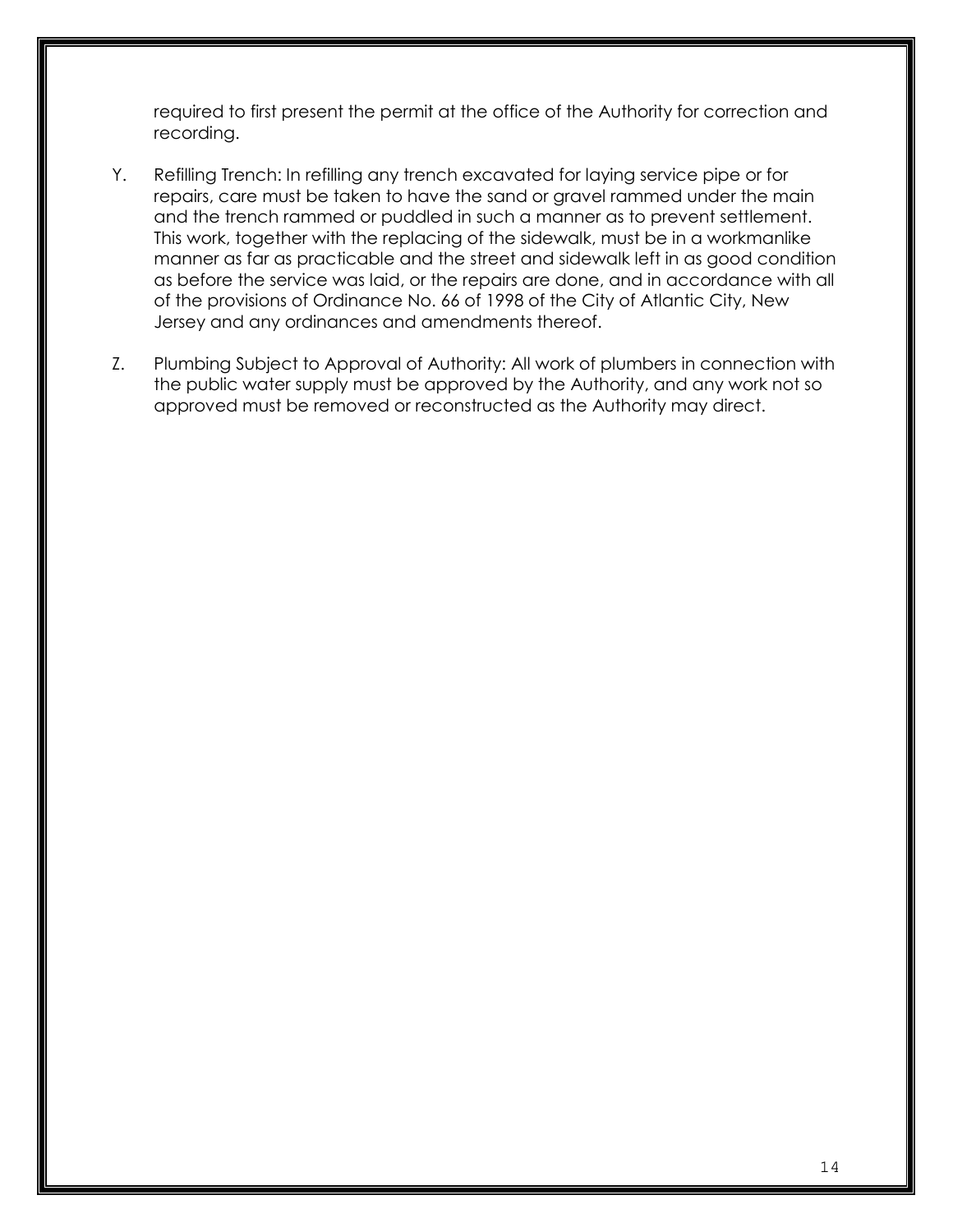### **SECTION 4. FIRE SERVICES**

- A. Application for Fire Service: Standpipes or other pipes to be used solely for fire protection may be installed on receipt of a special permit from the Authority. Applications for such permits must be accompanied by a plan of the proposed pipe system, which will be subject to the approval of the Authority, and no alterations or additional fixtures shall be afterward introduced without their approval.
- B. Valves on Fire Services: Fire Services pipes shall have a suitable valve placed outside the building under the exclusive control of the Authority which valve shall be in addition to the service tapping valve, and a by-pass, with valve, on the main line of fire service pipe suitably arranged for the insertion of a meter. Also, in the case of standpipes, a valve must be provided and placed at the bottom of the standpipe. This valve, unless otherwise specially permitted, shall be connected with the service pipe, within the sidewalk at or near the curb line, and shall be enclosed in and protected by a valve box or cover of a design approved by the Authority.
- C. Maintenance of Fire Services: The owner of the premises supplied with fire service shall maintain such service pipes and fixtures their entire length from the street main, and they shall be held responsible for any damage caused by any leak, or by the fracture of such pipes or fixtures unless caused by the fault of the Authority.
- D. Each fire service shall be provided with a meter satisfactory to and installed in accordance with plans approved by the Authority. The owner shall, at his own expense, furnish and install the meter and construct the meter vault to meet the requirements of the Authority. The metering room must have a ground-level exterior door, and the meter must be set within 20 feet of where the water service enters the building*.* Meter shall be sealed, checked, read and repaired by the Authority. The Authority may charge for any repairs as it may deem proper. Each fire service shall be provided with an appropriate backflow prevention device as required by the City of Atlantic City or State of New Jersey.
	- 1. The following is a listing of the quarterly private fire service charge for water service to the standpipe and/or sprinkler systems, which charges shall be in addition to any water registered on the service meter. A 2" Residential Fire Service shall be defined as any fire service 2" or less in diameter serving a single-family residence. A 2" fire service shall be defined as any fire service 2" or less in diameter, not meeting the criteria for a 2" Residential Fire Service. (a)

| <b>DIAMETER</b> | <b>CHARGE PER QUARTER</b> | <b>USER</b>  |
|-----------------|---------------------------|--------------|
|                 |                           | <b>CODES</b> |
| 2" RESIDENTIAL  | \$0.00                    | 161          |
| 2"              | \$60.00                   | 162          |
| 4"              | \$200.00                  | 164, 174     |
| 6"              | \$300.00                  | 165, 166     |
| (WITH PUMP)     | \$500.00                  | 167, 175     |
| 8"              | \$900.00                  | 168, 176     |
| 10"             | \$1,500.00                | 170, 177     |
| 12"             | \$2,000.00                | 172, 178     |
|                 |                           |              |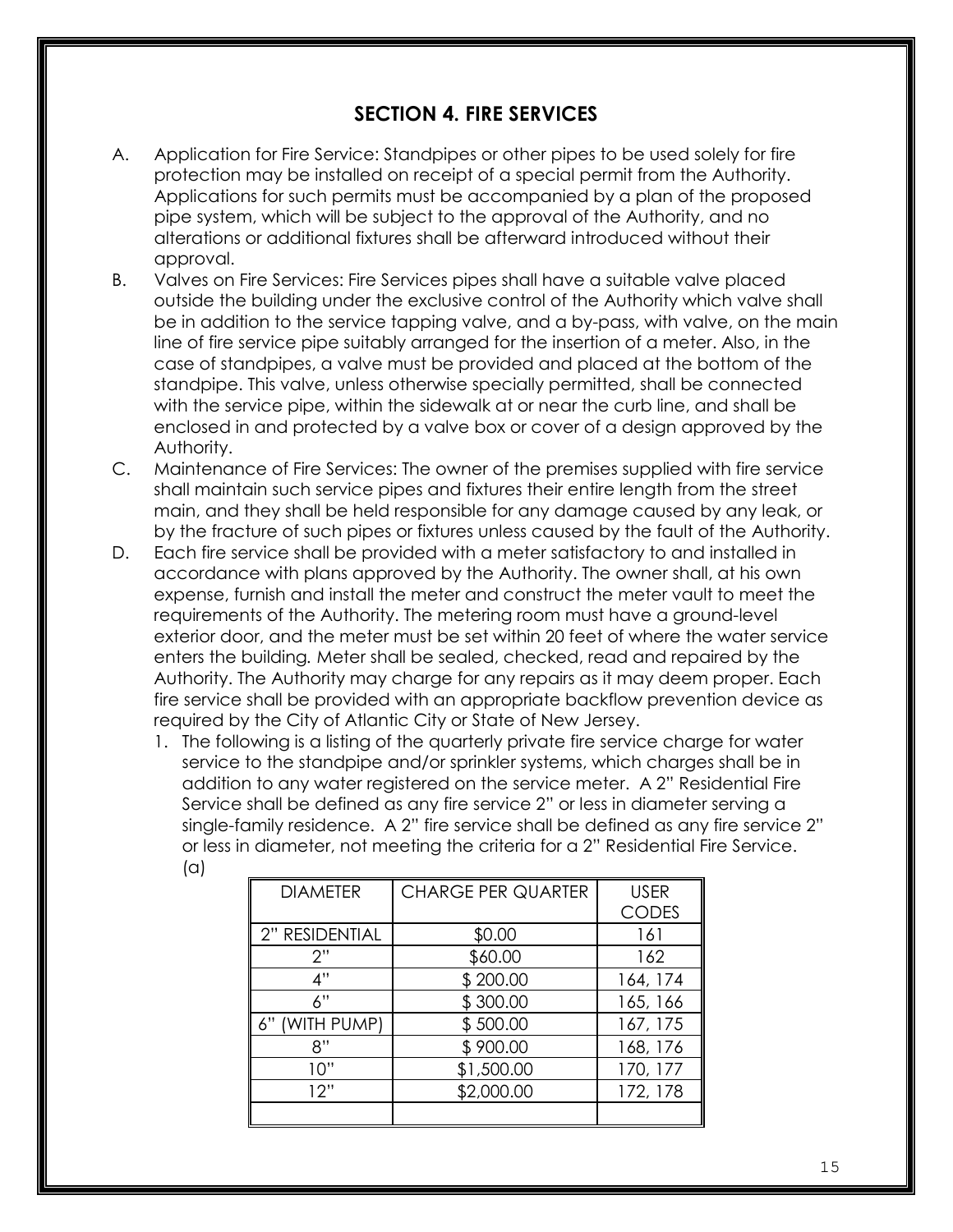(b) Water Charge (Meter Rate) for all water used: \$3.837 per 100 cubic feet.

2. Testing of Fire suppression systems:

 (a) The charges for water used in fire service equipment tests shall be in accordance with the water charge (meter rate established for commercial water service accounts in Section 8.F.2 (b).) All testing of fire services, fire lines, and fire pumps shall have prior approval by the Authority.

 (b) The applicant shall submit in writing the details of the proposed tests, including existing pump discharge capacity, maximum test flow required in gallons per minute, and duration of the pump test. The applicant shall submit all required flow information following completion of the test to the Authority. (c) The Authority shall base the usage of water used upon the following formula: 50% of the peak rate multiplied by the duration of the test in minutes or the quantity of water as determined by flow rate and time.

 (d) The inspection charge for each Fire suppression system shall be billed to the owner of the system in their regular quarterly or monthly bills. One and twofamily homes are exempt from testing requirements, and since no inspection is required are exempt from these fees.

(e) Dry fire suppression systems that are pressure tested (the test uses no water) are exempt from the notice and fee requirements of this section, provided that a licensed fire suppression system installer certifies that the system is a dry system and that no water is used in any test.

 (f) The charge for inspection of fire suppression system tests shall be \$30 per quarter.

 (g) Testing systems without recirculators shall be prohibited between June 15 and September 15 of each year. Testing of any system is prohibited on Fridays, Saturdays, and Sundays year-round.

- 3. The rate for each Fire Service shall be determined by the size of the valve immediately before the backflow preventer.
- 4. All fire service customers that meet the following criteria shall qualify for a fifty (50%) percent reduction in the fire service fee.
	- (a) The fire service does not need and does not have a pump.
	- (b) The property has an active domestic service connection to the AUTHORITY's distribution system (defined as a meter installed and all related valves are open) and that the largest meter connected to the property is three (3) inches or less.
	- (c) The fire service is six (6) inches in diameter or less.
	- (d) All billings from the AUTHORITY for service to the property are paid in full. Any property owner that complies with all of the above criteria may apply for the reduction in fire service fees. No application for a reduction shall be approved unless all AUTHORITY charges, including liens, for all properties either owned by the applicant or where the applicant has any ownership interest have been paid in full.
	- (e) The reduced rate shall begin in the first quarter following approval of the application. All accounts receiving this reduced rate shall be reviewed annually for compliance with the criteria (a through d). Those accounts failing to comply with a, b, or c above shall have the fee reduction terminated immediately. Those accounts failing to comply with d above shall be given thirty (30) day notice to comply or have the fee reduction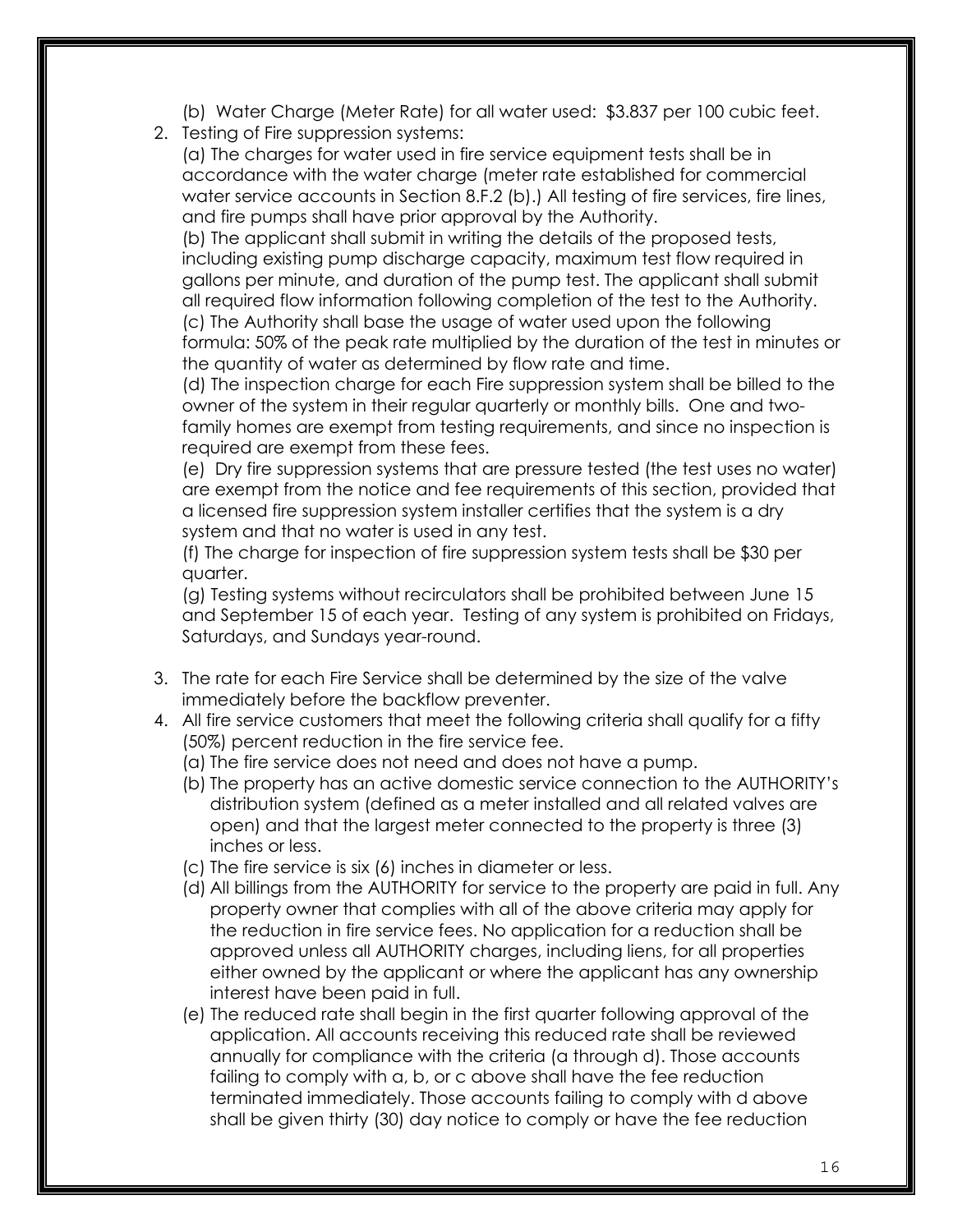terminated. Once the reduction has been terminated, it shall not be reinstated unless the owner reapplies for the reduced rate and proceeds through the normal application process.

- E. Pressure not guaranteed: The Authority assumes no responsibility for the quantity of supply or pressure other than that supplied to its other consumers under normal operating conditions.
- F. Authority may refuse an application: The Authority reserves the right to refuse any or all applications for Fire Service at its discretion.
- G. Fire Tests: All usage of water for testing purposes shall have prior approval by the Authority
- H. Fines: Failure to receive prior written approval of the Authority for a fire suppression system test, which includes pumping equipment, shall be Two thousand Dollars (\$2,000) per occurrence.
- I. The hydrant flow test and certified report shall be Three Hundred Dollars \$300.00 per occurrence.
- J. The Authority reserves the right to limit the number of fire tests to five per day, per location.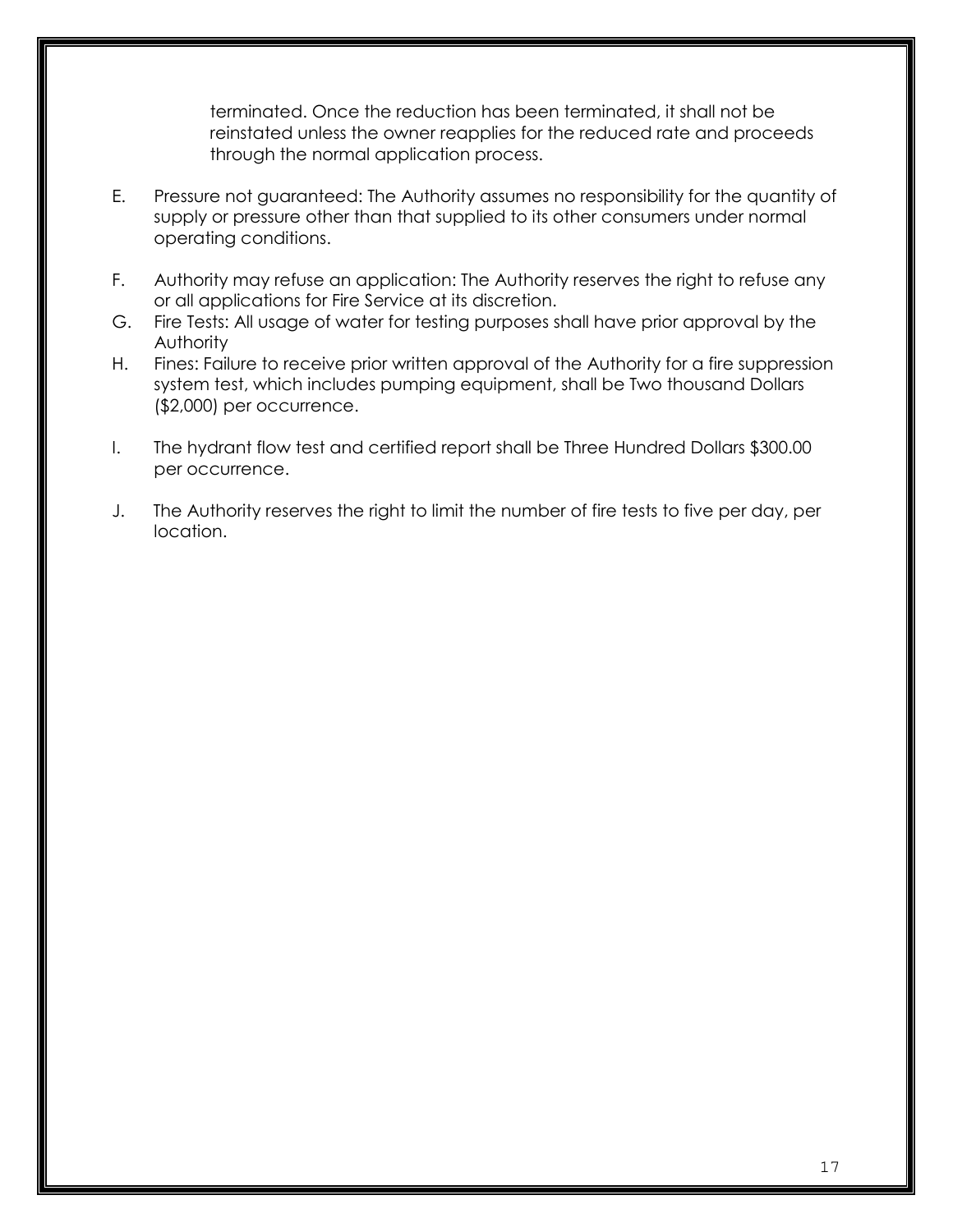## **SECTION 5. METER INSTALLATION**

- A. Reinstallation of Meters on Existing Services:
	- 1. When a Street Service has been temporarily abandoned, and the owner requests the further use of such street service, the charge for installing a meter on such street service shall include all charges as specified in Section 2 and shall be at the following rates, provided the Authority deems such street service usable or it has not been disconnected at the main:

| SIZE           | <b>CHARGE</b> |
|----------------|---------------|
| 5/8"           | \$115.00      |
| 3/4"           | \$115.00      |
| 1"             | \$115.00      |
| $1\frac{1}{2}$ | \$200.00      |
| 2"             | \$275.00      |

- 2. Meters larger than 2" shall be reinstalled under the same conditions as in 5.A. (1) (above) for the cost of labor, equipment, and materials plus 15%. A deposit, in the amount satisfactory to the Authority, shall be paid in advance of such work, and a final cost shall be billed to the owner of the property when the work is completed.
- 3. When a meter has been removed by the Authority for non-payment of a water bill or any infraction of the rules of the Authority, the charge for reinstalling the meter and turning on the service shall be:

| <b>SIZE</b>    | <b>CHARGE</b> |
|----------------|---------------|
| 5/8"           | \$115.00      |
| 3/4"           | \$115.00      |
| 1"             | \$115.00      |
| $1\frac{1}{2}$ | \$200.00      |
| つ"             | \$275.00      |

- 4. A charge of Forty Dollars (\$40.00) shall be paid for turning on a street service. This shall include a Street Service that has been shut off without removing the meter for any reason, including nonpayment of water bill or for any infraction of the rules of the Authority and meter installations described in 5.A.1 and 2 above. A charge of Forty Dollars (\$40.00) shall also be paid for a work order for a turn on, regardless of whether the turn-on is actually accomplished unless the Authority is unable to turn the service on due to facilities under the Authority's control.
- 5. A service charge of Seventy-five Dollars (\$75.00) during business hours and One hundred twenty-five dollars (\$125.00) during non-business hours and weekends shall be invoiced at that water service account requiring any miscellaneous shut off of service due to the failure of the property owner to have an operable main house valve or owner negligence.
- 6. The reduction of a water meter size shall be completed by Authority Personnel at the following rates by meter size prior to reduction: The reduction in the size of meters larger than 2" shall be completed for the cost of labor, equipment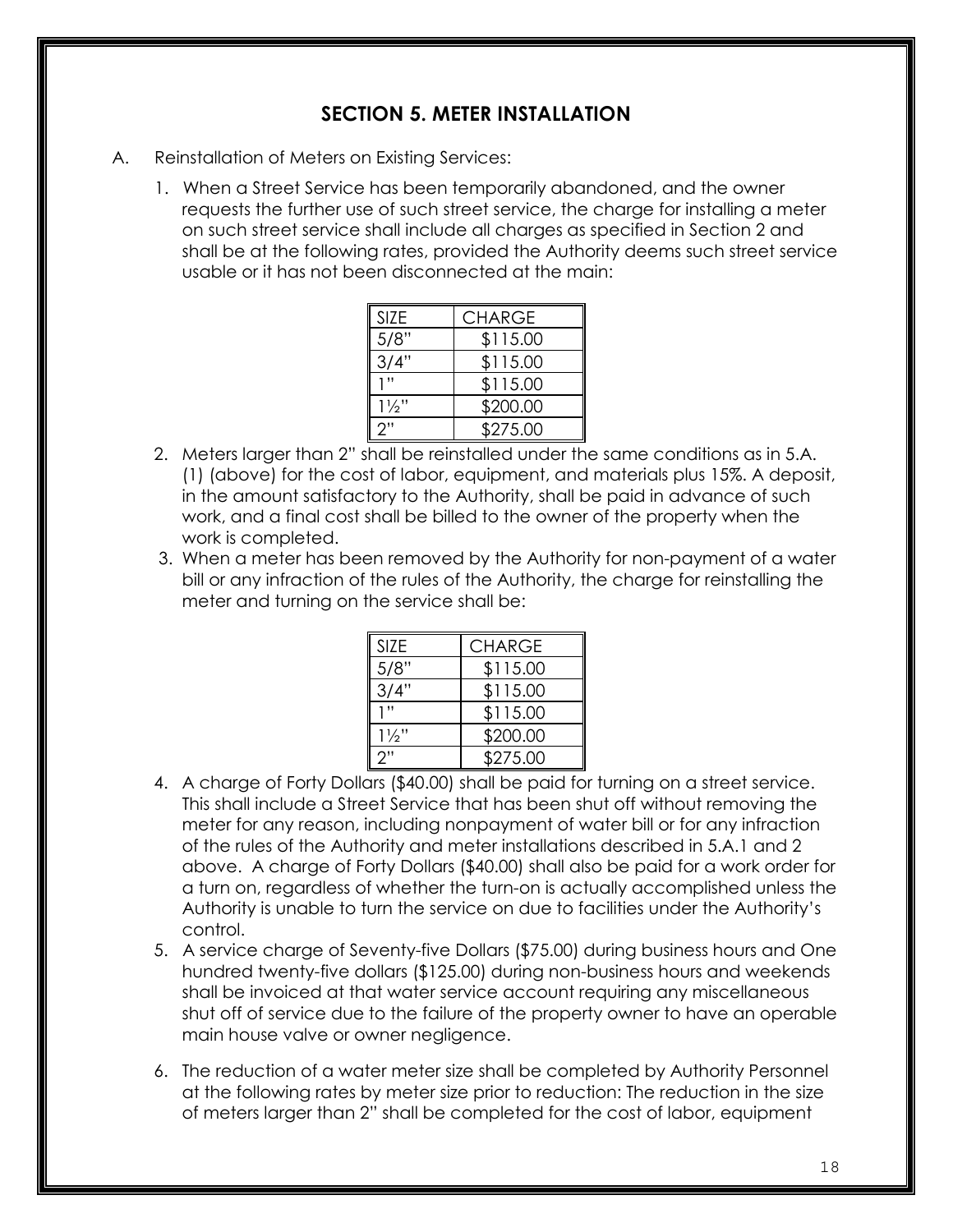and materials plus 15%. A deposit, in the amount satisfactory to the Authority, shall be paid in advance of such work, and a final cost shall be billed to the owner of the property when the work is completed.

| SI7F.          | <b>RATE</b> |
|----------------|-------------|
| ን"             | \$275.00    |
| $1\frac{1}{2}$ | \$220.00    |
| יי ו           | \$150.00    |
| 3/4"           | \$150.00    |

- 7. Any increase in meter size shall be completed by Authority personnel on a time and material basis plus 15%.
- B. The Authority shall determine the size, type, and make of the meter to be used for each street service and such sizing will be based on the information supplied by the applicant. When, because of incorrect information supplied by the applicant, a meter of larger size than originally installed is required, the applicant shall pay the cost of labor, equipment and materials required to install a meter of larger size.
- C. For all meters greater than two inches (2") in size, the applicant shall provide a meter vault of reinforced concrete at the street curb of such dimensions and construction as shall be satisfactory to the Authority. In the meter, vault shall be installed two (2) non-rising stem gate valves and a by-pass line with two non-rising stem gate valves and a by-pass meter(for a total of four valves) properly placed and of the required size. If the meter does not have a test plug, a test tee must be installed to facilitate testing of the meter in place. The Authority will permit the applicant to have the water meter installed in a metering room or utility room where access is reasonable. The metering room must have a ground-level exterior door, and the meter must be set within 20 feet of where the water service enters the building. The installation of a meter shall be no higher than a maximum of three feet. All services and all bypass lines must be metered.
- D. The installed meter (furnished without cost for single family domestic service only when 3/4" in size and smaller) will be sized by the Authority according to the number and type of fixtures attached to the water service as enumerated on the water service application. The meter so placed shall remain the property of and under the control of the Authority.
- E. All meters shall be set in the sidewalk at the curb unless the Authority deems it expedient to select another location, in which case the applicant may be required to furnish proper easements, releases, or other instruments deemed necessary to the Authority.
- F. When more than one building is served by a single meter, the Authority may, if it deems it necessary, install a curb stop and/or water meter for each building served, placed at such a location, at the expense of the owner, as shall be satisfactory to the Authority.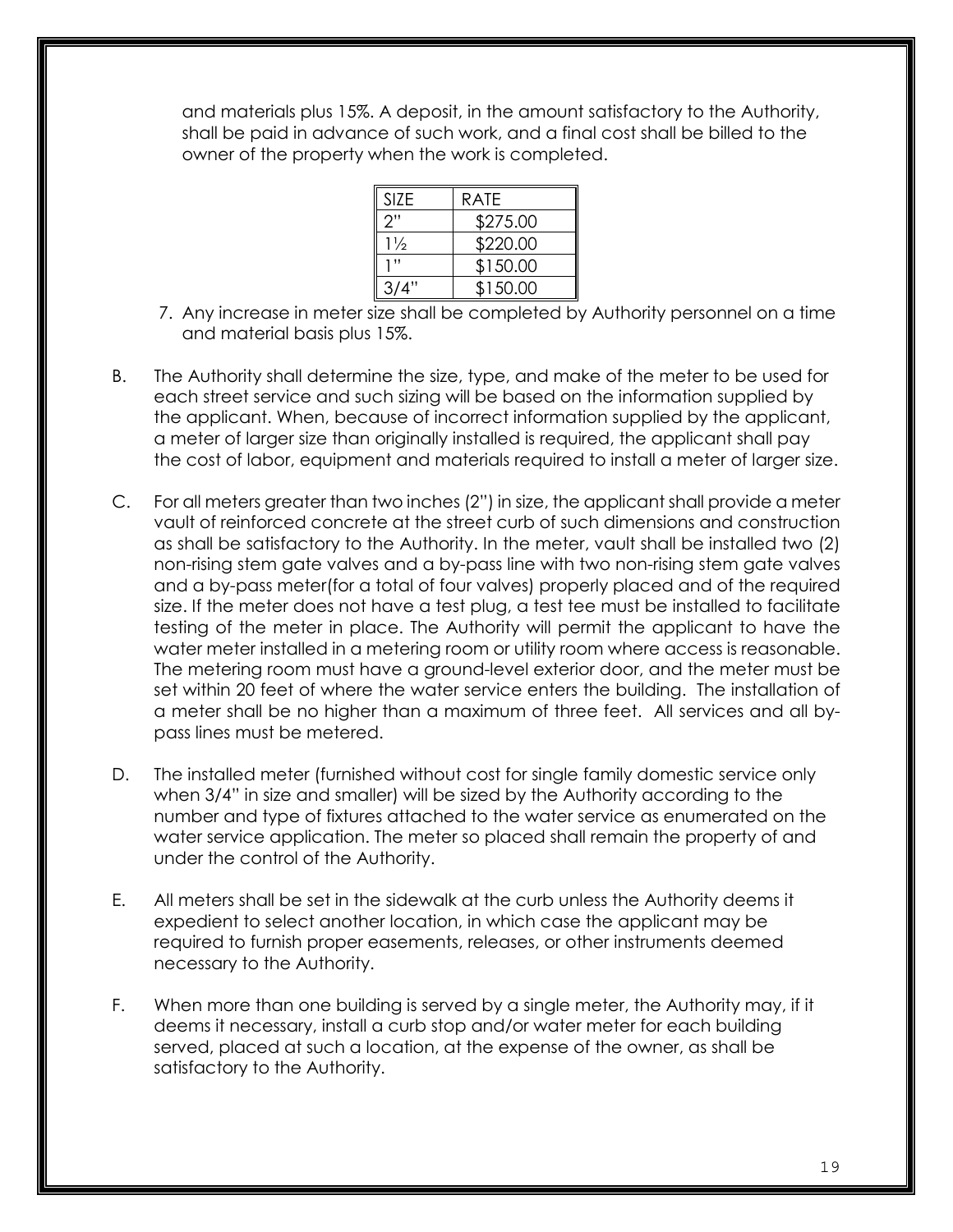### **SECTION 6. WATER METERS**

- A. Placing of and Charging for Meters: The Authority reserves the right to attach water meters together with the necessary connections to any service pipe whenever it may be deemed by it advisable to do so, notwithstanding the owner or user of the water may have paid for the use of the water in advance at a rate based on the customer class code for the service meter to be installed and whenever any meter is attached to any service pipe for which water rent has been paid in advance at the current rate; the owner or user shall be credited on his bill at customer class code rates for the amount paid in advance at the time of attaching the meter. The amount paid in advance shall be computed on the quarterly minimum rates. After any meter has been so attached, the owner or user shall be subject to all the conditions provided in these Rules, Rates, and Regulations.
- B. Interference with Meter: Any person who shall cause to be removed, or in any way interfere with, the water meter or the valves or fittings connected therewith, or should install or have installed a fitting known as a "Jumper" or "Spacer", without a written permit from the Authority, will be liable for a fine according to the chart in section C (below).
- C. No Continuous Flow Permitted Without Meter: No water closet or apparatus of any kind will be allowed to be connected to the water supply through which water will pass unless the water supply is recorded by the meter. All services and all by-pass lines must be metered. The fines for violation of this clause shall be as follows:

| Size                                   | Charge           |
|----------------------------------------|------------------|
| 1" service or smaller                  | $$200$ per day   |
| $1\frac{1}{2}$ " to 2" service         | $$500$ per day   |
| 3" service                             | \$1,000 per day  |
| 4" service                             | \$2,000 per day  |
| 6" service                             | \$5,000 per day  |
| 8" service                             | \$10,000 per day |
| 10" service                            | \$15,000 per day |
| 12" service                            | \$20,000 per day |
| Larger than 12" service                | \$25,000 per day |
| Any size not specified above           | \$5,000 per day  |
| Any instance where there is no         |                  |
| service line shall be fined based upon |                  |
| the size of the AUTHORITY water main   |                  |

D. In-house Testing Meters: Parties desiring to have their water meters tested by the Authority must pay the expense of such test in accordance with the following schedule:

 5/8" to 1" Meters - \$50.00 1½" to 2" - \$100.00

An additional fee (cost to Authority plus 15%) shall apply if parties request further to have their water meters tested by a professional vendor or manufacturer.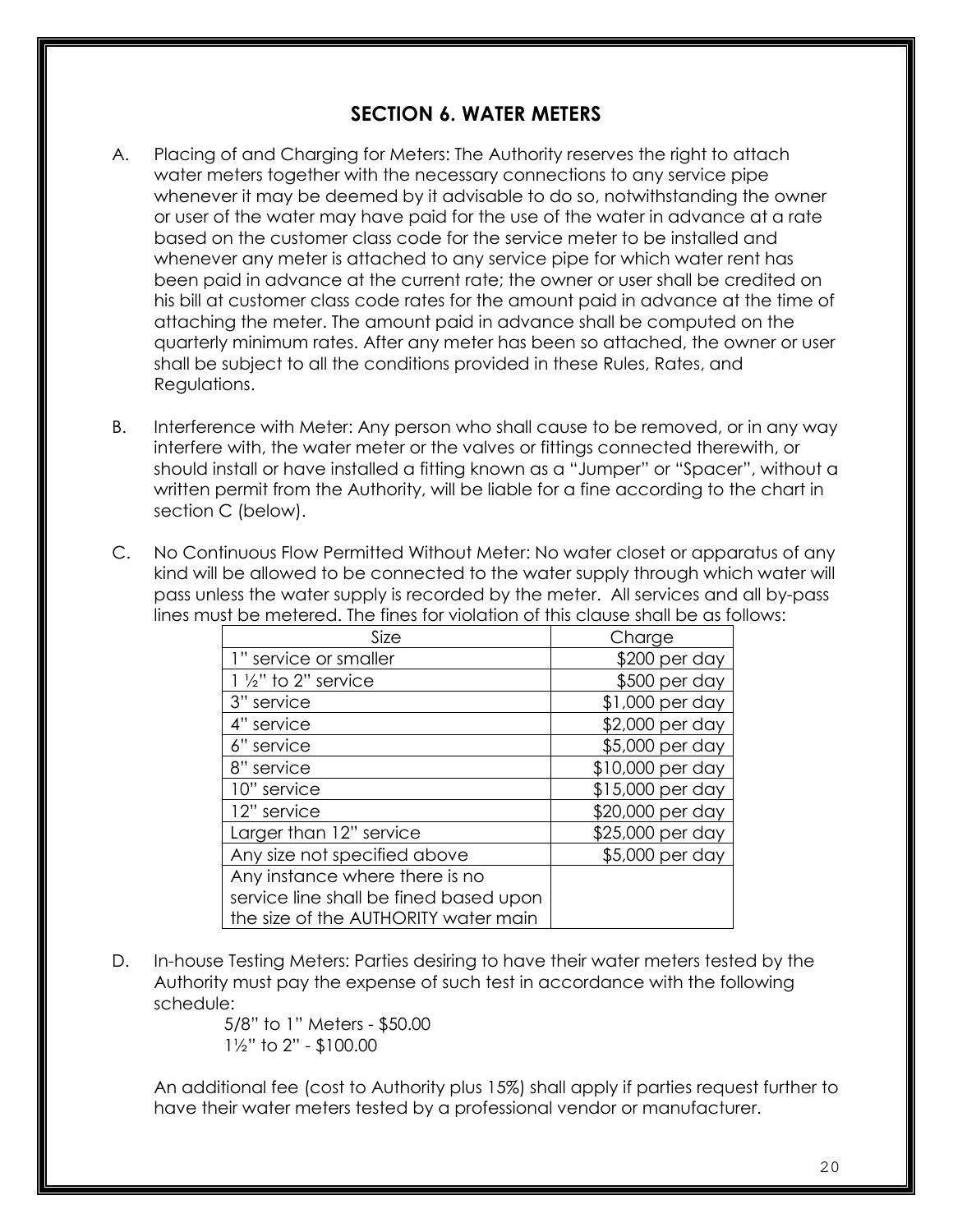If the meter is proved to be registering in an amount in excess of three percent (3%) fast or slow, the testing fee will be refunded and the water service bill reduced accordingly.

- E. Readings of Meters: The Authority shall determine the number of meter readings per year that shall be required for its purpose, but that the required number of readings shall not be less than one (1) per year.
- F. Charge for Meter Readings: The charge for meter readings made at the request of an owner or his agent shall be \$30.00 for each separate reading. Meter readings for a public building or for buildings operated by a public agency may be made without charge.
- G. All requests where the Authority is requested to provide outstanding amounts due on a water account shall be charged \$40. This service will include a special meter reading if there is a meter in place and the calculation of additional charges based upon that reading.
- H. Furnishing of Water Meters: The Authority shall supply all water meters for services connected to the Authority's system to the owner/ applicant at the Authority's cost plus 15%. (See Section 5. D. for exceptions).
- I. The Authority undertakes only to use reasonable care and diligence to provide a constant supply of water through its pipes but does not undertake to render any special service or to maintain any fixed or definite quantity of pressure, and in the event of the occurrence of any break, failure or accident, or injury by Act of God, or the public enemy, or unless caused by its negligence, the Authority shall not be liable for any damages resulting there from. The Authority, however, reserves the right at any time without notice, to shut off the water in its mains for the purpose of making repairs or extensions or for other purposes.
- J. The Authority further reserves the right to replace water meters at any time during regular business hours for the purpose of maintaining an operating water meter on each water service with a reasonable degree of accuracy of registration. The Authority does not accept the responsibility for faulty curb valves or house service piping in a water meter pit, which would fail while a water meter is removed or reinstalled with reasonable care and craftsmanship being exercised by Authority employees.
- K. The Authority prohibits the installation of facilities within the water meter pit and/or between the existing service from the main to the curb and such meter connections, couplings, etc., contained within the confinement of the water meter pit. The applicant (owner or customer) shall not connect or have their contractor connect any facilities within the meter pit without written approval from the Authority. The restrictions shall include but not be limited to support facilities for utility services other than the water supply received from the Authority for domestic or fire protection use.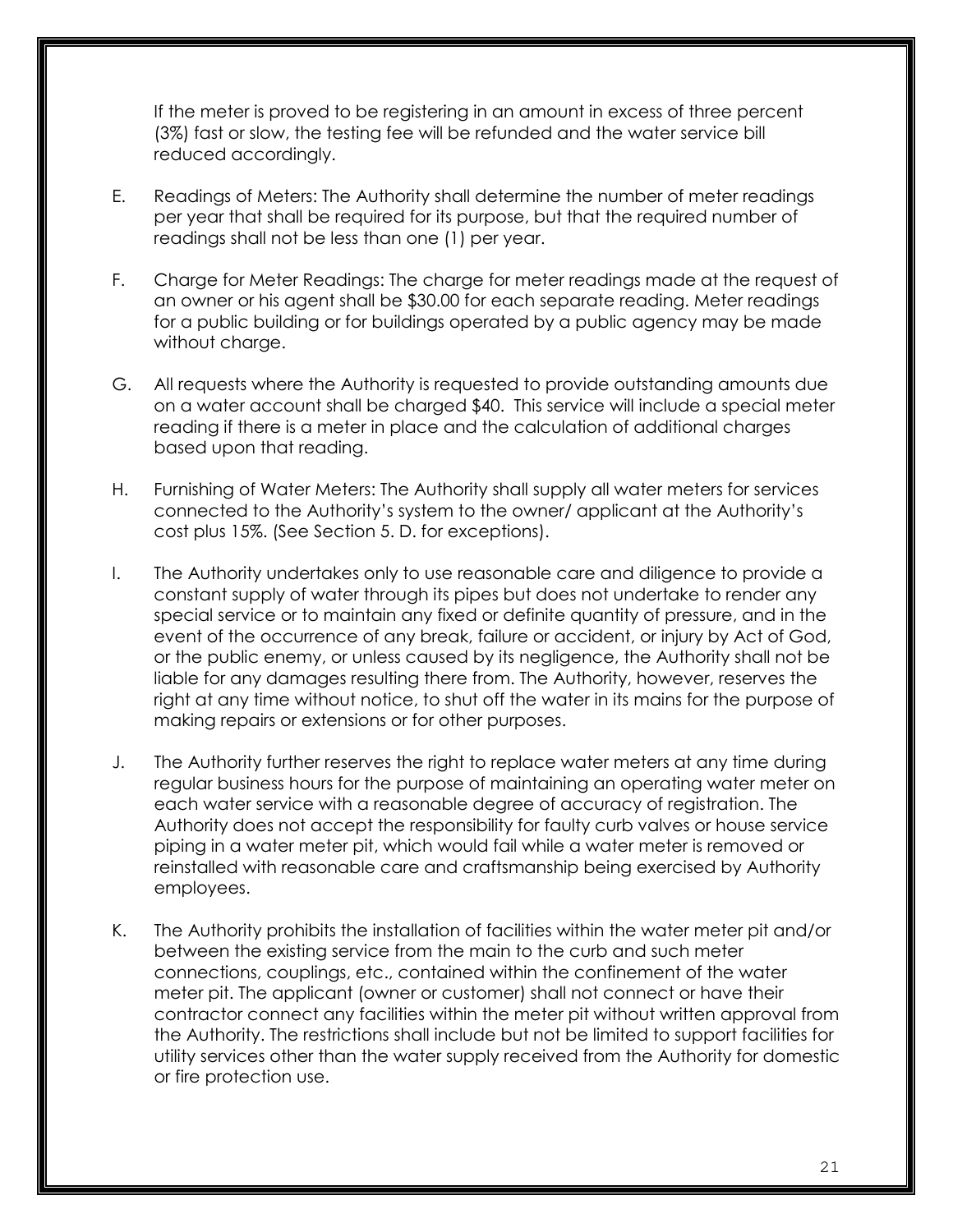- L. All shut-off valves installed on either side of the meter shall remain in the open position unless approved by the Authority in writing. All valves installed on a bypass line shall be closed and may only be opened by Authority personnel. All valves installed as part of a meter setting (including bypass valving), shall be sealed in the appropriate position by the Authority. If the seals are broken, the owner shall be fined in accordance with Section 6.C.
- M. All bypass valving shall be metered.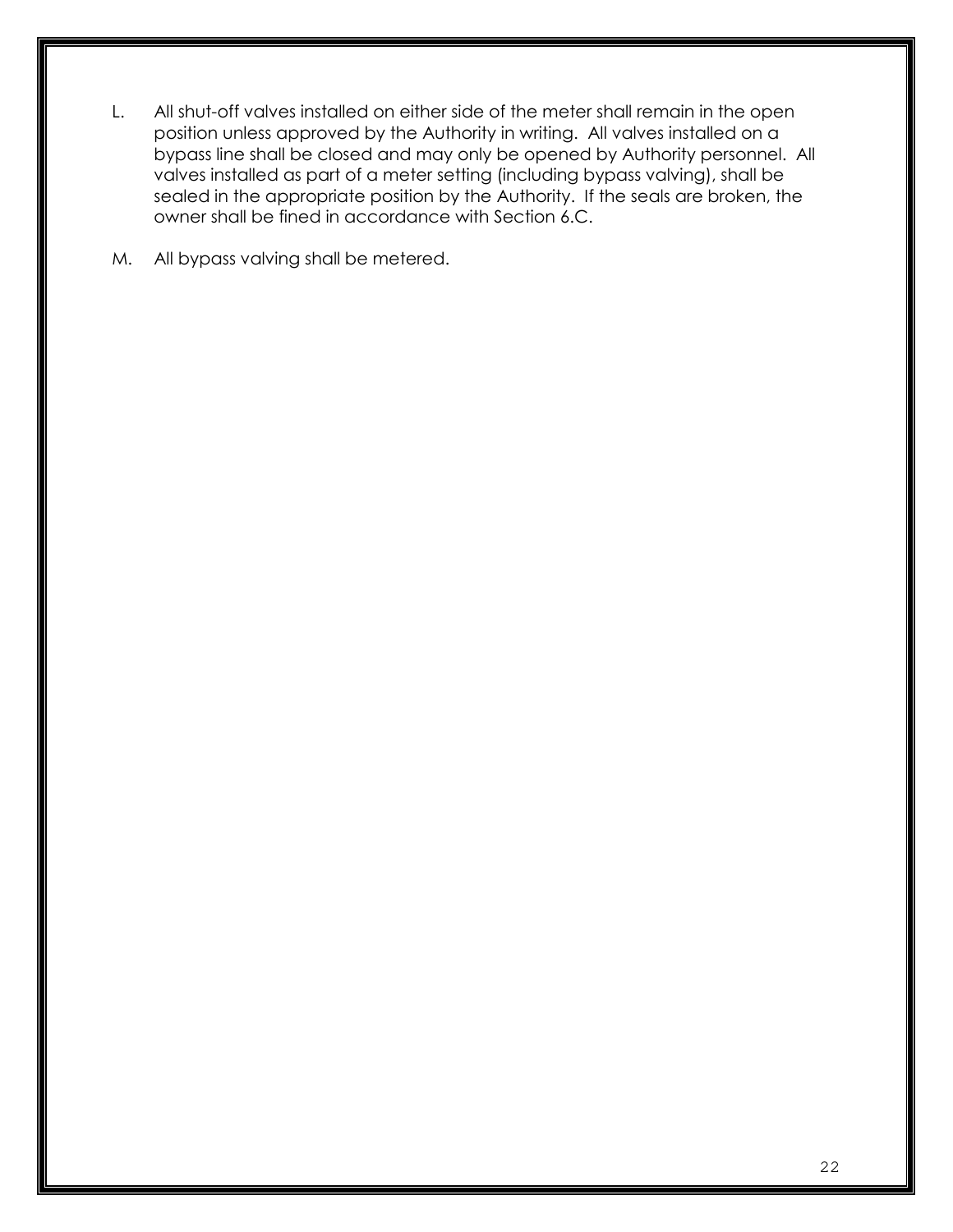# **SECTION 7. CROSS CONNECTION CONTROL**

- A. No cross-connection shall be permitted.
- B. No interconnections shall be permitted except where all the following criteria are met:
	- 1. (a) The interconnection was constructed prior to April 28, 1987. The interconnection may be repaired replaced, improved and/or otherwise modified after April 28, 1987, provided that the repairs, replacement, improvement and/or modification is in compliance with N.J.A.C.7:10-10.1 et seq.
		- (b) Where the interconnection is with an "Unapproved Water Supply" all of the following conditions must additionally be met:
			- (1) The interconnection shall comply with all of the provisions of N.J.A.C.7:10-10.1 et seq.
			- (2) The interconnection shall be inspected by the Authority, which inspection shall be such as to permit the user to obtain all necessary permits.
	- 2. The interconnection shall remain closed except for emergencies. An emergency shall be defined as failure of the user's water supply, well-casing, points, pumps, together with any and all such other devices needed in the maintenance and/or operation of the water supply; or where the demand exceeds the capacity of the supply (either due to pumping rates or diversion permit limitations).
	- 3. The interconnection may be opened for scheduled maintenance, provided that the schedule is approved thirty (30) days in advance and that the maintenance be limited to twenty-four (24) hours per month during the months of June, July, August and September. During the months of January, February, March, April, May, October, November and December, there will be no limit on the maintenance time, provided that it is performed between Monday and Thursday and does not occur on a State Holiday.
	- 4. The interconnection may be opened for testing periods required by any and all regulatory agencies, provided that the testing is scheduled thirty (30) days in advance.
- C. Backflow Prevention Devices: The Authority may require that commercial and industrial establishments furnish and install approved backflow preventers and/or antisiphon devices immediately following and adjacent to the meter when the Authority deems same advisable to protect the general health and welfare of the public or as directed by local or State health and/or environmental regulatory agencies. The Authority shall additionally require whenever pipes are connected with heaters or boilers, there shall be placed a check valve in such manner as to prevent the water leaving the heater or boiler in case the pressure in the street main is removed.
- D. Where the physical connection is with a hazardous facility, which facility is defined as a hospital, sewerage or industrial waste treatment plant or pumping station, or is a commercial, industrial or manufacturing facility wherein liquids, vapors, gases or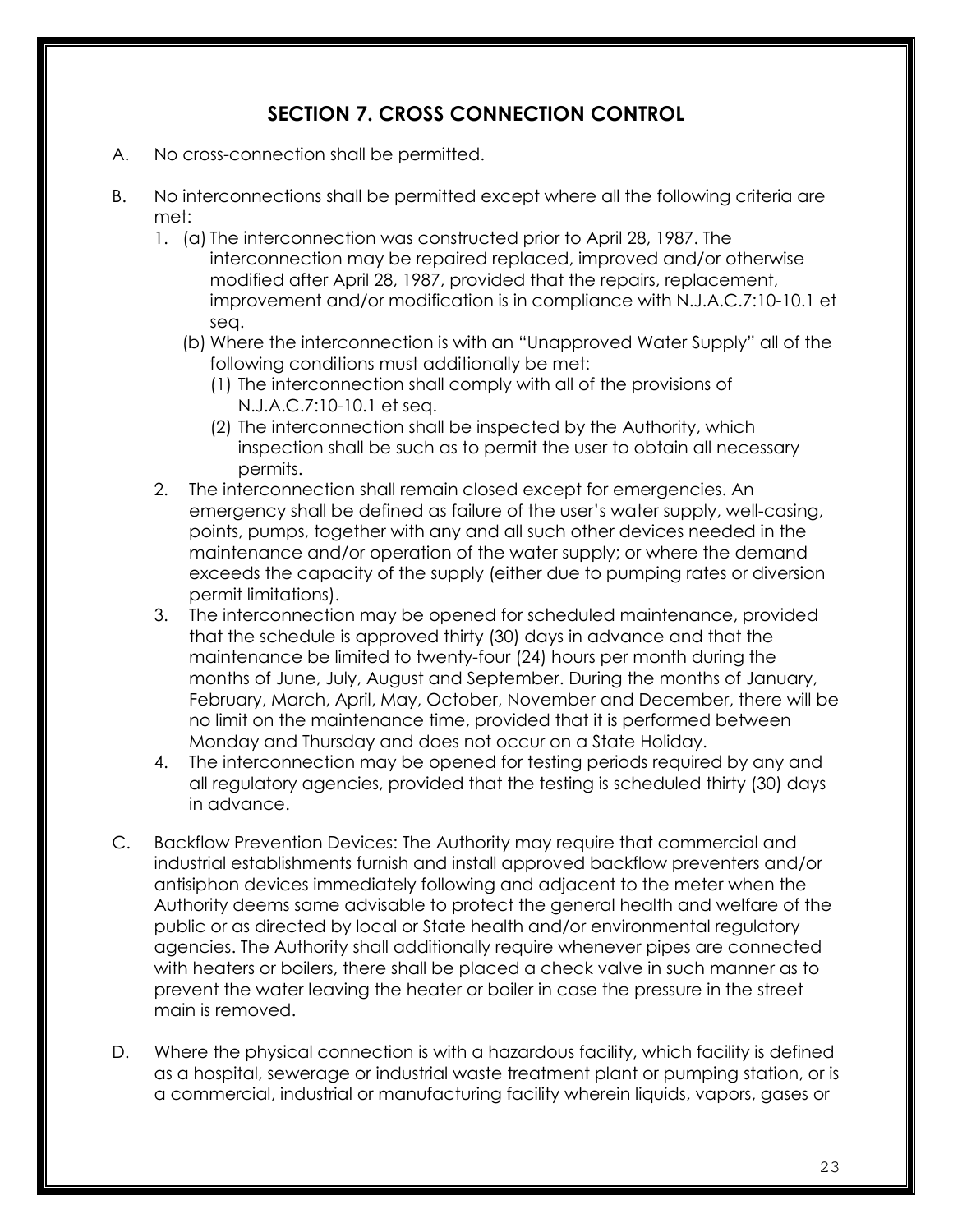chemicals of unsafe, unknown or questionable quality are handled, stored, used and/or manufactured in accordance with 7:10-10.1 et seq.

- 1. The physical connection shall comply with all of the provisions of N.J.A.C. 7:10- 10.1 et seq.
- 2. The physical connection must have an approved backflow prevention device. The physical connection shall be inspected by the Authority, which inspection shall be such as to confirm compliance with physical connection inspection procedure.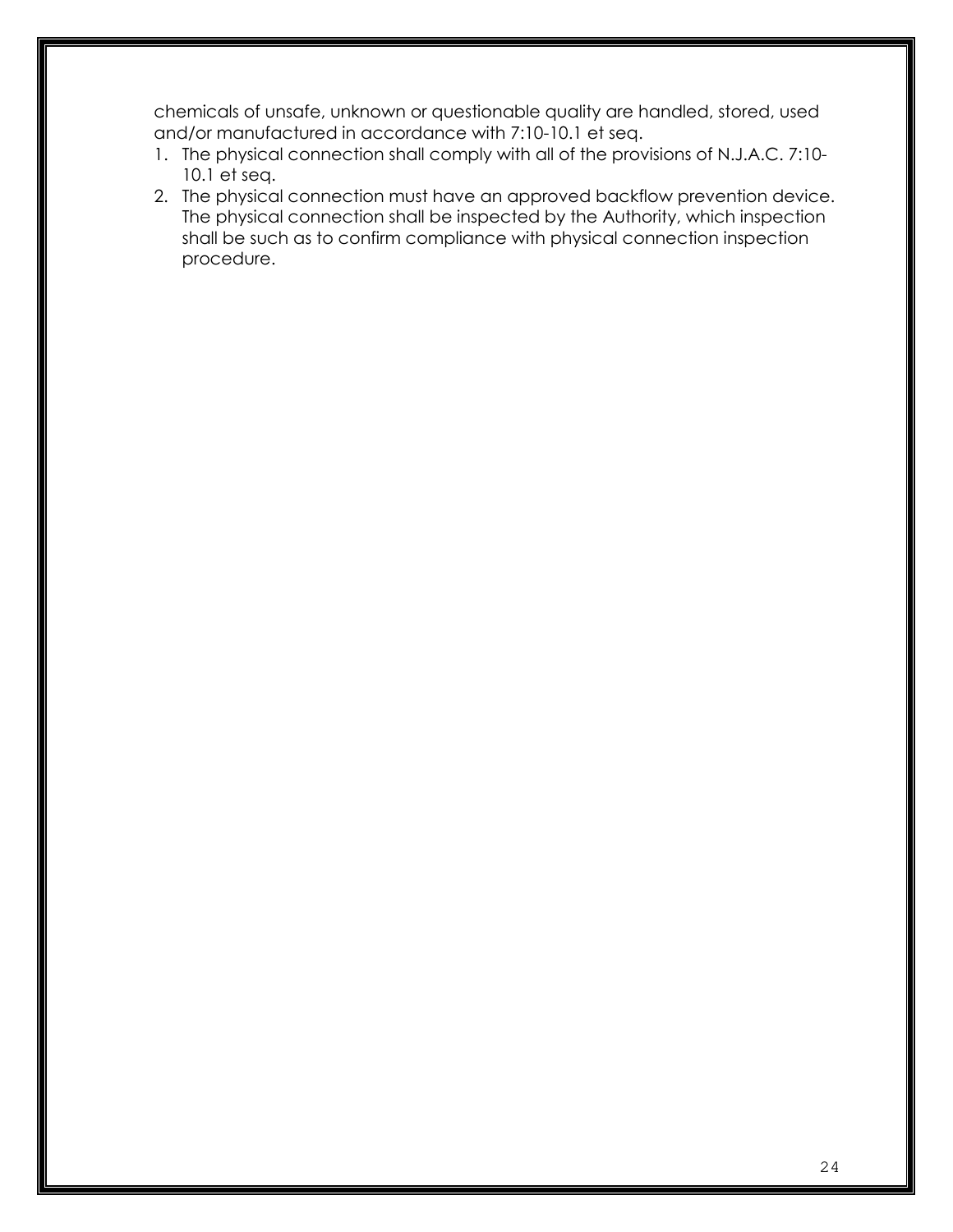## **SECTION 8. WATER SERVICE CHARGES**

- A. Bills for water service and minimum charges shall be due quarterly in advance of each successive billing quarter. The bills rendered shall show the amount of water consumed for the period for which bill is rendered as registered on the meter furnished by the Authority in gallons or cubic feet as the Authority shall decide. If a meter is out of service for any reason whatsoever between billing periods, the water consumption for the premises served for the period during which the meter is out of service shall be determined by such procedure as is satisfactory to the Authority.
- B. The date on which the water consumption year shall start for each water service shall be determined by the Authority and the said Authority shall render a bill at least once each quarter of the year for the amount due. In cases where such starting date has been changed from the start of service quarter, the first bill rendered subsequent to such change of starting date may be for the period of the current billing quarter plus one (1) additional quarter in advance, but thereafter each bill rendered shall be for one (1) billing quarter unless conditions make this provision impractical.
- C. The Authority shall not be responsible for the delivery of the quarterly water bill to the owner of the premises. It shall be the obligation of the owner to notify the Authority of his proper mailing address. In the absence of the proper mailing address, the Authority at its option may use the last address recorded on its books; or may mail the bill to "Owner" at the address being served with water. The failure of an owner to receive a bill shall not relieve him of the requirement to pay, when due, all water service charges against the premises having water service and shall not act as a deterrent in incurring such penalties as rules of the Authority prescribed. The owner shall complete and submit the Verification of Billing form and required documentation to update the billing address. The billing address and any other account information cannot be changed upon the tenant's request.
- D. The Board of Directors by Resolution may approve the adjustment of bills rendered, the waiver of penalties and adjustment of such other charges as the Board of Directors may determine.
- E. In the event that the bill for water charges due on the date of starting the service quarter for any property is not ready for mailing on that date, an extension of time for payment without penalties shall be allowed the property owner, equal to the delay beyond the date of starting the service quarter in the mailing of such bill.
- F. One (1) dwelling unit in a multi-unit structure is considered to be a single living area which includes permanent cooking facilities and at least one bathroom (sink, toilet, and tub and/or shower) integral with the living quarters. In order to be defined as a dwelling unit in a multi-unit structure and classified as residential, the dwelling unit must be listed as such on the tax assessment rolls. (This rate does not apply to Hotels and Motels). All charitable organizations shall be considered to be single-family accounts. In order to be classified as a charitable organization proof of 501(C) (3) status is required.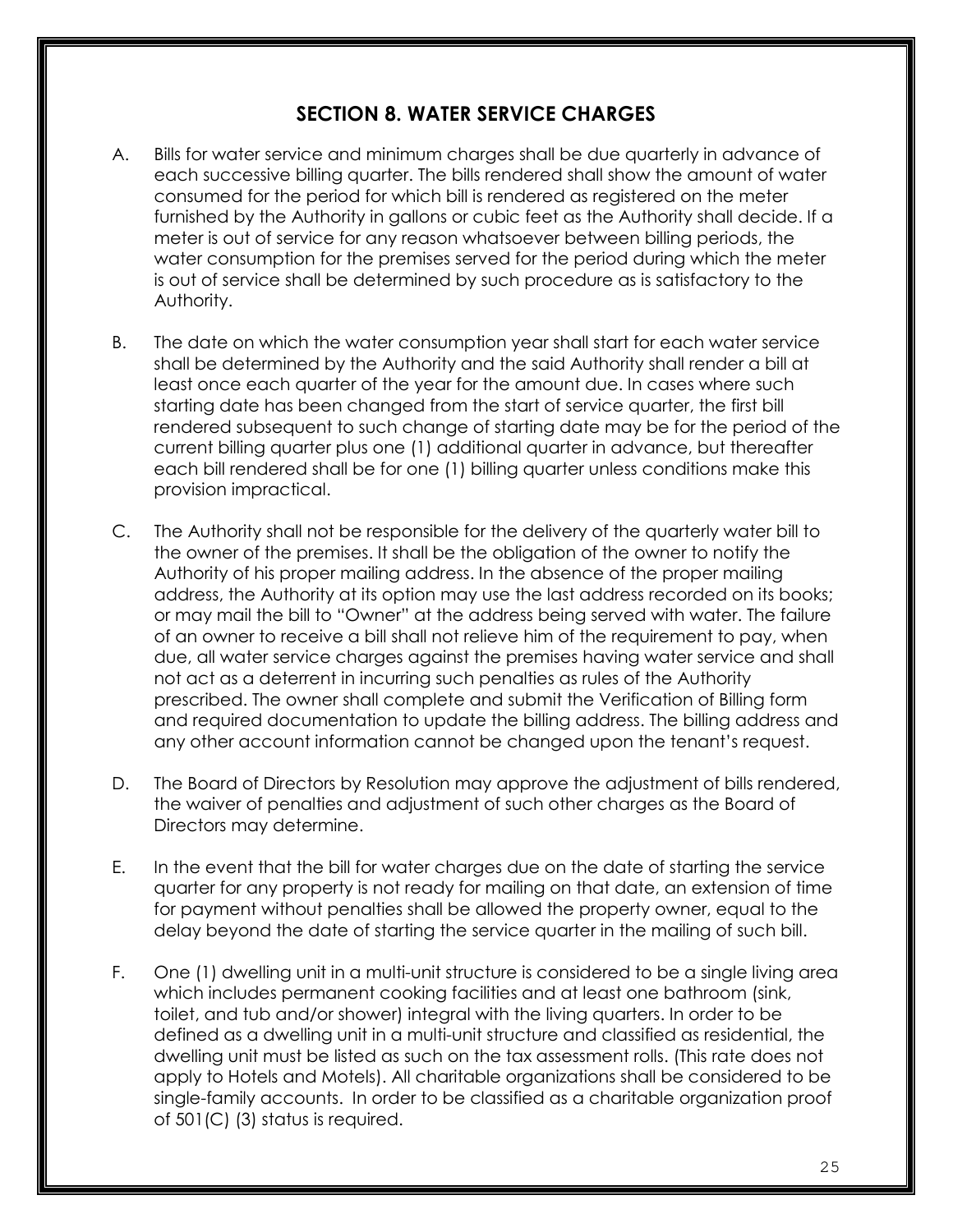G. The water service charge for each customer shall be the sum of the (1) Customer Charge and the (2) Water Charge (Meter Rate). The customer charge is the minimum charge except as provided for supplemental service.

The water service charge is based on the following classification of the property:

#### 1. Residential

(a.) Customer Charge - Minimum

| $\parallel$ Customer<br><b>Class</b> | Dwelling Units | <b>Rate Per Quarter</b> | Water Allowance Per<br>Quarter |
|--------------------------------------|----------------|-------------------------|--------------------------------|
| ll R-1                               | One or Two     | \$65.50                 | 2,500 cubic feet               |
| $R-2$                                | Three or More  | \$65.50 per             | 1,250 cubic feet               |
|                                      |                | dwelling unit           | per dwelling unit              |

The quarterly customer charge for three or more dwelling units will be the product of the number of dwelling units times the \$65.50 charge but in no case less than the customer charge for the meter size shown in the commercial schedule below.

(b)Water Charge (Meter Rate) for all water used in excess of the water allowance: \$ 3.837 per 100 cubic feet.

#### 2. Mixed Residential and Commercial

| <b>Customer Charge</b>   |                                                                                                                 |
|--------------------------|-----------------------------------------------------------------------------------------------------------------|
| <b>Customer Class</b>    |                                                                                                                 |
| $M-1$<br>(USER CODE: 21) | This charge will be \$95.00 per meter per<br>quarter plus \$65.50 per dwelling unit (as<br>defined Section 8 F) |

(b) Water Charge (Meter Rate) for all water in excess of 1,250 cubic feet per dwelling unit per quarter, \$3.837 per 100 cubic feet.

#### 3. Commercial and Governmental

(a) Customer Charge - Minimum Charge

| <b>Customer Class</b> | Meter Size     | Per Quarter    | <b>USER CODES</b> |
|-----------------------|----------------|----------------|-------------------|
| $C-1$                 | 5/8            | \$<br>83.00    | 40, 41, 144, 191  |
| $C-2$                 | 3/4            | 145.00<br>\$   | 42, 39, 145, 192  |
| $C-3$                 |                | 229.00<br>\$   | 43, 31, 141, 193  |
| $C-5$                 | $1\frac{1}{2}$ | \$<br>463.00   | 45, 37, 142, 194  |
| $C-6$                 | 2              | \$<br>794.00   | 46, 33, 143, 195  |
| $C-7$                 | 3              | 1,838.50<br>\$ | 47, 35, 146, 196  |
| $C-8$                 | 4              | 2,773.00<br>£. | 48, 34            |
| $C-9$                 | 6              | 6,028.00<br>£. | 49, 36            |
| $C-10$                | 8              | \$10,551.50    | 50, 38            |
| $C-11$                | 10             | \$16,116.50    | 51,30             |
| $C-12$                | 12             | \$25,219.00    | 52, 32            |

The above charge applied to each meter installed.

(b) Water Charge (Meter Rate): for all water used: \$ 3.837 per 100 cubic feet.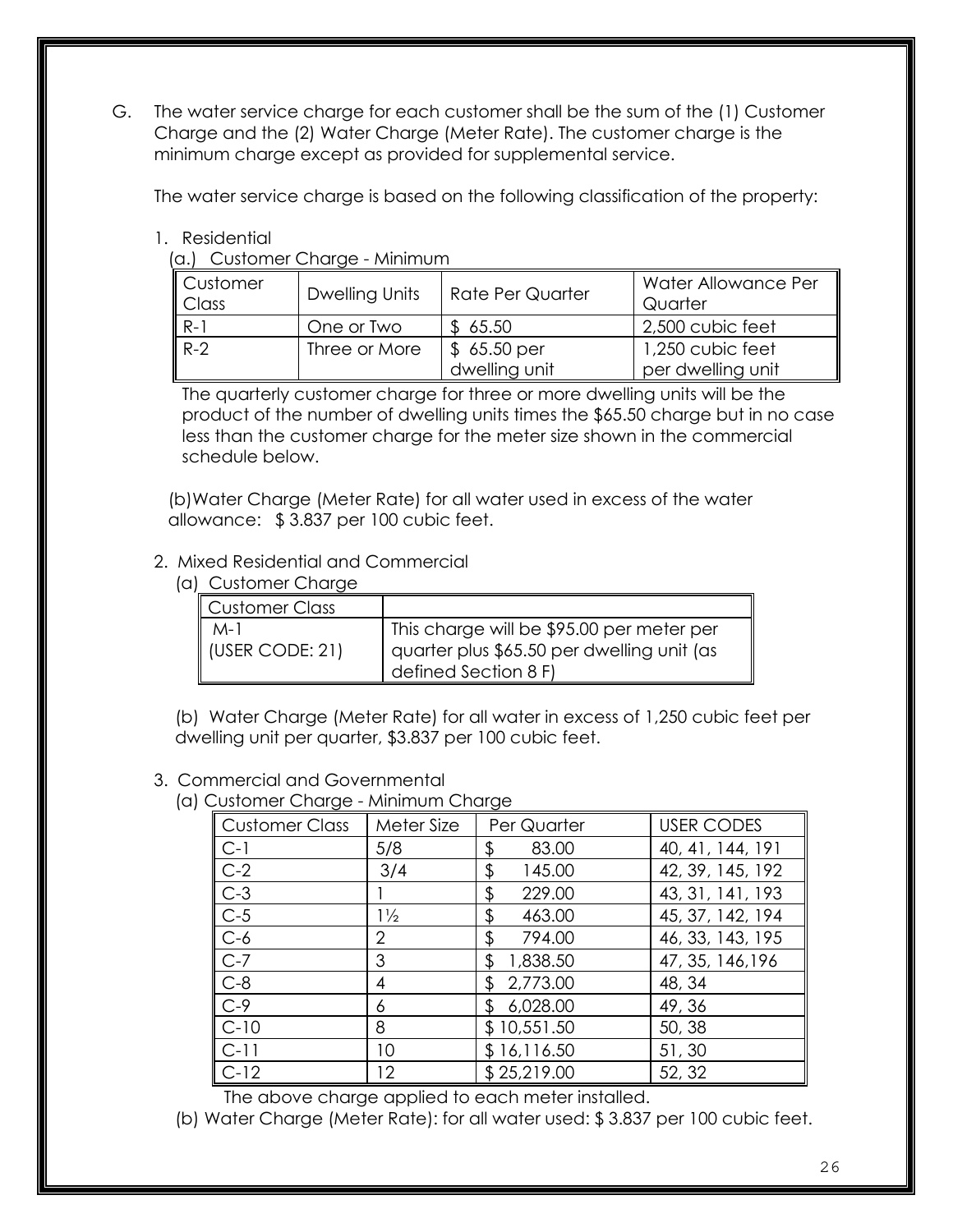4. Bulk Users

(a) A Bulk User shall be defined as a customer that meets all of the following criteria:

(1) The customer is connected to the AUTHORITY's system on the AUTHORITY's Water Treatment Plant site in Pleasantville, New Jersey, bordered by North Main Street and California Avenue;

(2) The customer has constructed and paid for all improvements necessary to make the connection;

(3) The customer shall purchase or be billed for purchase of a minimum of 28 million gallons per month.

(b) Customer Charge: \$75,436.36 per month (based upon 15 million gallons per month times the excess rate of \$3.837 per 100 cubic feet).

- (c) Allowance: 2,005,348 cubic feet (15,000,000 gallons)
- (d) Water Charge:

(1) For all water used in excess of 2,005,348 cubic feet per month: \$ 3.261 per 100 cubic feet

(2) For all water used in excess of 401,070 cubic feet per day (weekends and holidays only): \$ 6.520 per 100 cubic feet.

- (e) Customers who would otherwise qualify under this classification who purchase less than 28,000,000 million gallons per month shall be billed at the appropriate commercial rate including both the customer charge and meter charge.
- H. The Authority shall furnish the water and make charges therefore on the basis of the number of cubic feet registered on the meter supplied by the Authority under the following rules and conditions: Each owner of a property shall pay, in advance, a minimum rate or charge, for water supplied, which minimum rate is the lowest amount which shall be accepted by the Authority for said water supply, for one billing quarter. The payment of this minimum rate and excess consumption shall be charged in accordance with the provision of paragraph F of this section.
- I. The following interest shall be added to the fact amount of the bill rendered if the same is not paid when due:
	- 1. The interest of four and one-half percent (4½%) of the amount of the bill rendered if the same is not paid by the due date shown on the water service bill.
	- 2. Bills remaining unpaid beyond the current billing quarter shall have interest charges added at the rate of four and one-half percent (4½%) per quarter to the unpaid balance until such time as the charges are paid in their entirety.
	- 3. Bills remaining unpaid in any property sixty (60) days after the same became due shall entitle the Authority to turn off the supply of water to said property.
	- 4. Before water shall again be supplied or turned on to such property, all bills and interest against it shall be first paid.
- J. The property with delinquent account balances shall be subject to a lien under the provisions of N.J.S.A 54:5.19 et seq, which governs the enforcement of the collection of all unpaid taxes. A water meter shall be removed from the property with outstanding municipal lien balances. The municipal lien balances and the current balances must be paid before the water can be supplied to such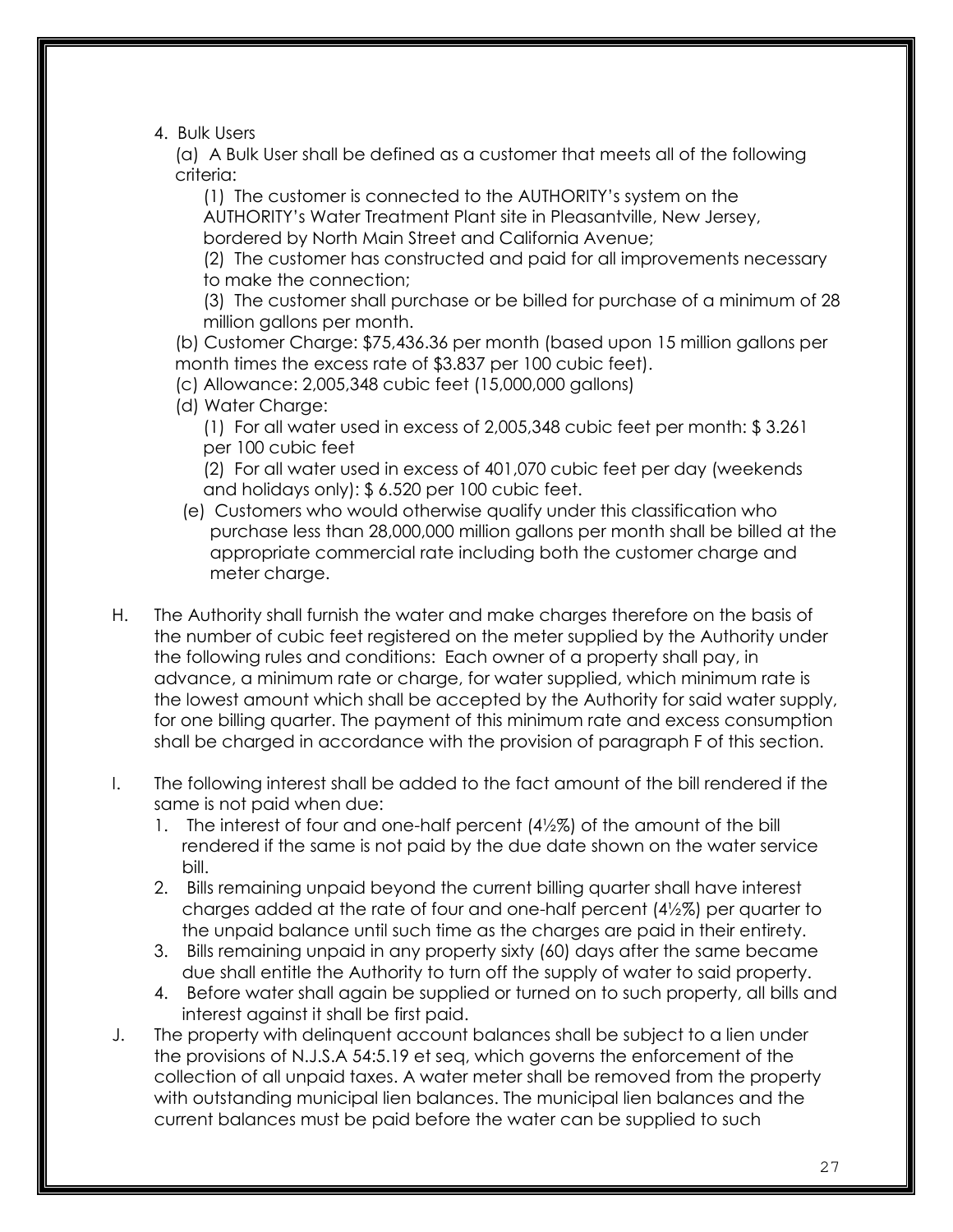property.

- K. If there is a billing error due to property reclassification or inaccurate estimated readings, the Authority reserves the right to recalculate water charges and adjust accounts if warranted. The Authority shall adjust and back bill water charges for up to three years. Rates in effect at the time of the under billing will be applied. Interest-free payment plans, depending on the amount owed, are available for back billings.
- L. The Board of Directors, by Resolution, may adjust existing water consumption charges if it is ascertained that such existing charges are due to improperly operating meters or other causes for which the property owner is not responsible.
- M. Service charge for a check or other written instrument returned for insufficient funds shall be \$20 per check or other written instrument.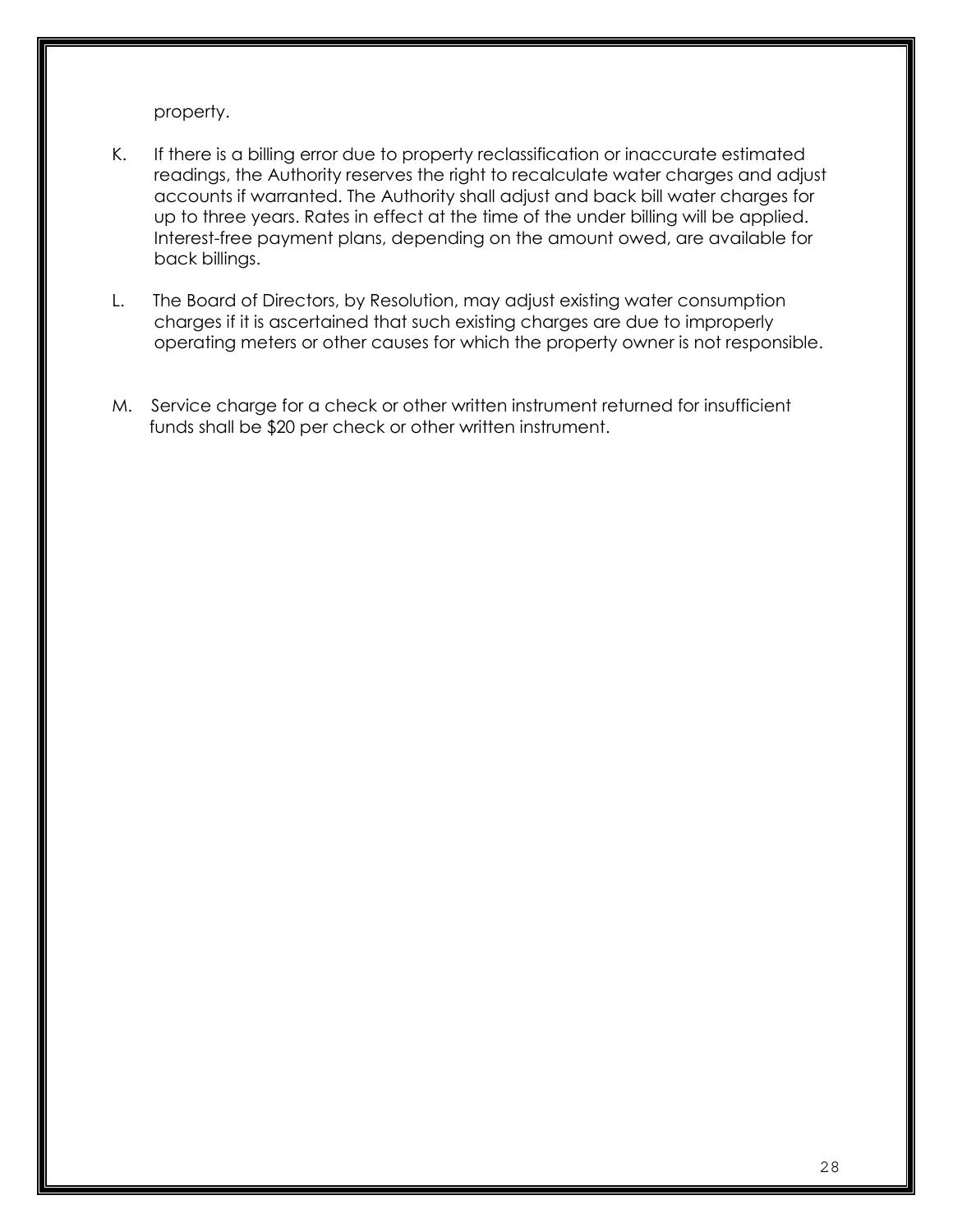# **SECTION 9. USE OF FIRE HYDRANTS AND FEES**

- A. Restrictions to Use of Private Hydrants: All private fire hydrants shall be metered. Any person or persons, to whom permission has been granted to introduce upon their premises a fire hydrant or other connection for protection to their property from fire, who shall use or permit the same to be used for other purposes whatsoever, shall pay a fine of Two Thousand (\$2,000) Dollars for the first offense, and if repeated, said fire hydrant or connection shall be detached from the main, notwithstanding the cost of the introduction of the same was paid by the same person or persons.
- B. Operation of Fire Hydrant and Valves: No fire hydrant valve or other appliance used in connection with the mains of the Authority shall be operated or caused to be operated by others than the Authority or Fire Department without a special permit from the Authority. Persons disregarding this rule will incur a penalty of Two Thousand (\$2,000) dollars for each time a valve or hydrant is so opened.
- C. No hydrant shall be operated by anyone without a permit except employees of the Authority and authorized City of Atlantic City Emergency Personnel under penalty of Two Thousand (\$2,000) dollars per day for violation of this provision.
- D. A permit for use of Authority fire hydrants may be obtained from the office of the Atlantic City Municipal Utilities Authority upon proper application and a deposit based on the schedule listed below for the security of a fire hydrant meter and associated apparatus, which meter is to be attached to the fire hydrant to be used in accordance with Authority requirements. The permit must be in the name of the property owner whenever possible. The property owner must fill out an application for service and acknowledge responsibility for payment of all charges. The said deposit shall be refunded upon the return of the fire hydrant meter in good order and payment of the fire hydrant rental fees.
	- 1. 2" or smaller: \$1,500 (fifteen hundred dollars)
	- 2. 3" and larger: the AUTHORITY'S cost to purchase the meter plus a 15% restocking charge (non-refundable) plus \$1,500 (fifteen hundred dollars) against water charges.
- E. The following are the charges for the use of Authority fire hydrants.
	- 1. Base Charge. This charge shall be applied for every day or part of a day that the customer has the hydrant meter in their possession.
		- (a) 2" or smaller: \$30 per day
		- (b) 3": \$35 per day
		- (c) 4": \$45 per day
		- (d) No other meter sizes shall be allowed.
	- 2. All water registered on the fire hydrant meter shall be charged at the current water charge meter rate (Section 8.F.2. (b))
	- 3. The base charge (under a) and the excess charge (under b) will be billed monthly. Payment is due by the 25<sup>th</sup> of the month. Failure to make payment will result in an interest charge (8H) on the unpaid balance and termination of service.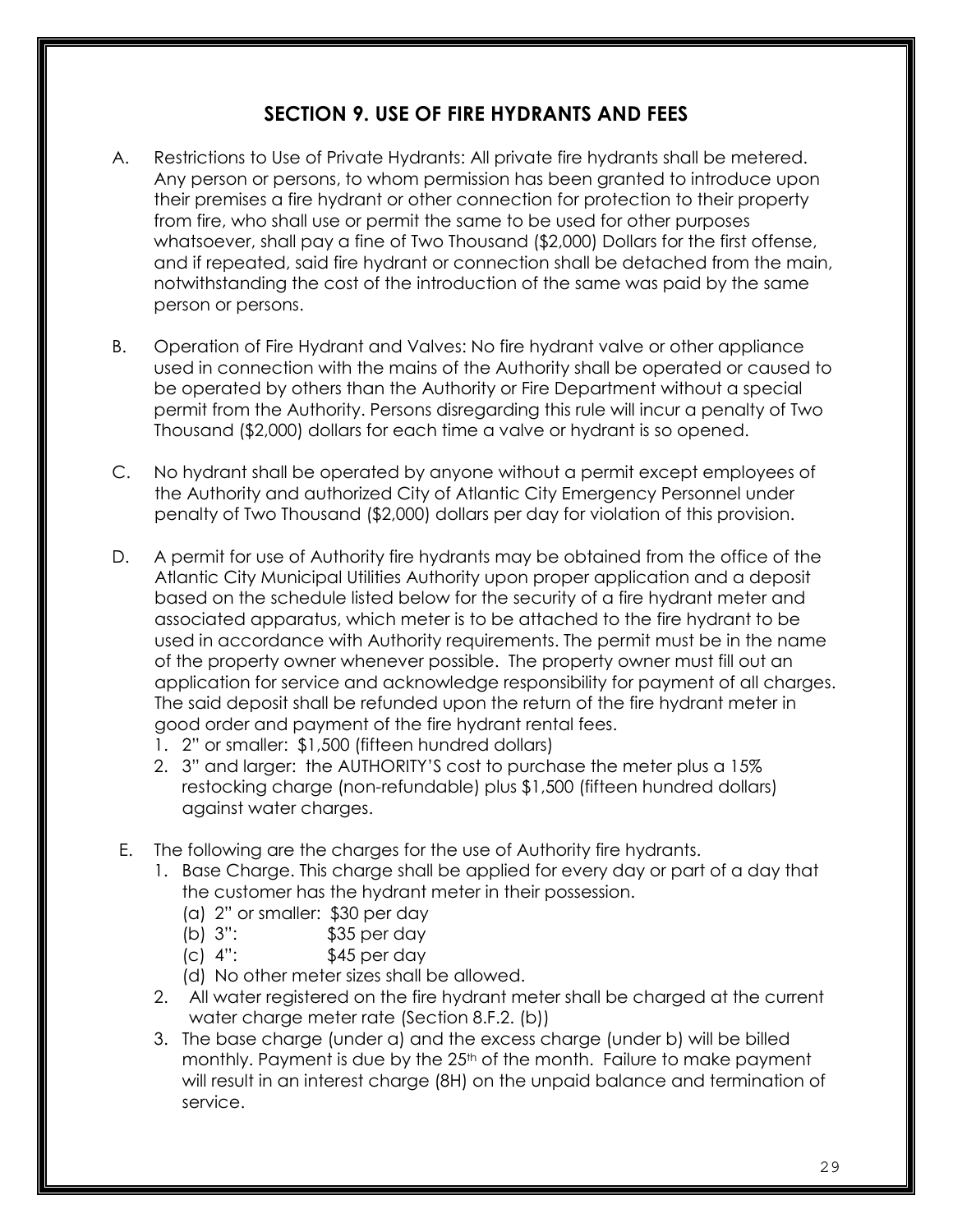- 4. The Authority, at its discretion, may issue a one-day permit for the use of a hydrant without a meter. The charge shall be \$200.00 per day, or any part of a day, and must be paid in advance.
- F. All customers renting hydrant meters shall have the option of being billed at the Authority's commercial rates for regular water service (Section 8.F.2 (a) and (b)) under the following conditions:
	- 1. Charges to initiate this type of account shall be equal to one (1) year's base charges (Section 8.F.2. (a)) by meter size and must be paid in addition to the deposit required in Section 10.1.1. An amount equal to one year's charges shall be placed on the account. These charges are non-refundable.
	- 2. The account shall be billed quarterly, and the customer shall be responsible for the full quarterly charge for any part of a quarter that the customer has use of a hydrant. The customer shall be required to maintain a credit balance on the account equal to the security deposit.
- G. The customer shall be responsible for completely closing the valve on the fire hydrant after use. Allowing water to flow from the hydrant shall be considered a violation of section 6.C.
- H. Obstructions to Access to Fire Hydrants: Any person or persons, who shall interfere with the free access to any fire hydrant by the placing of any obstruction, shall be subject to a fine of Two Hundred and Twenty Five Dollars (\$225.00) and Fifteen Dollars (\$15.00) additional for every two (2) hours after receiving notice from the Authority until such obstruction is removed.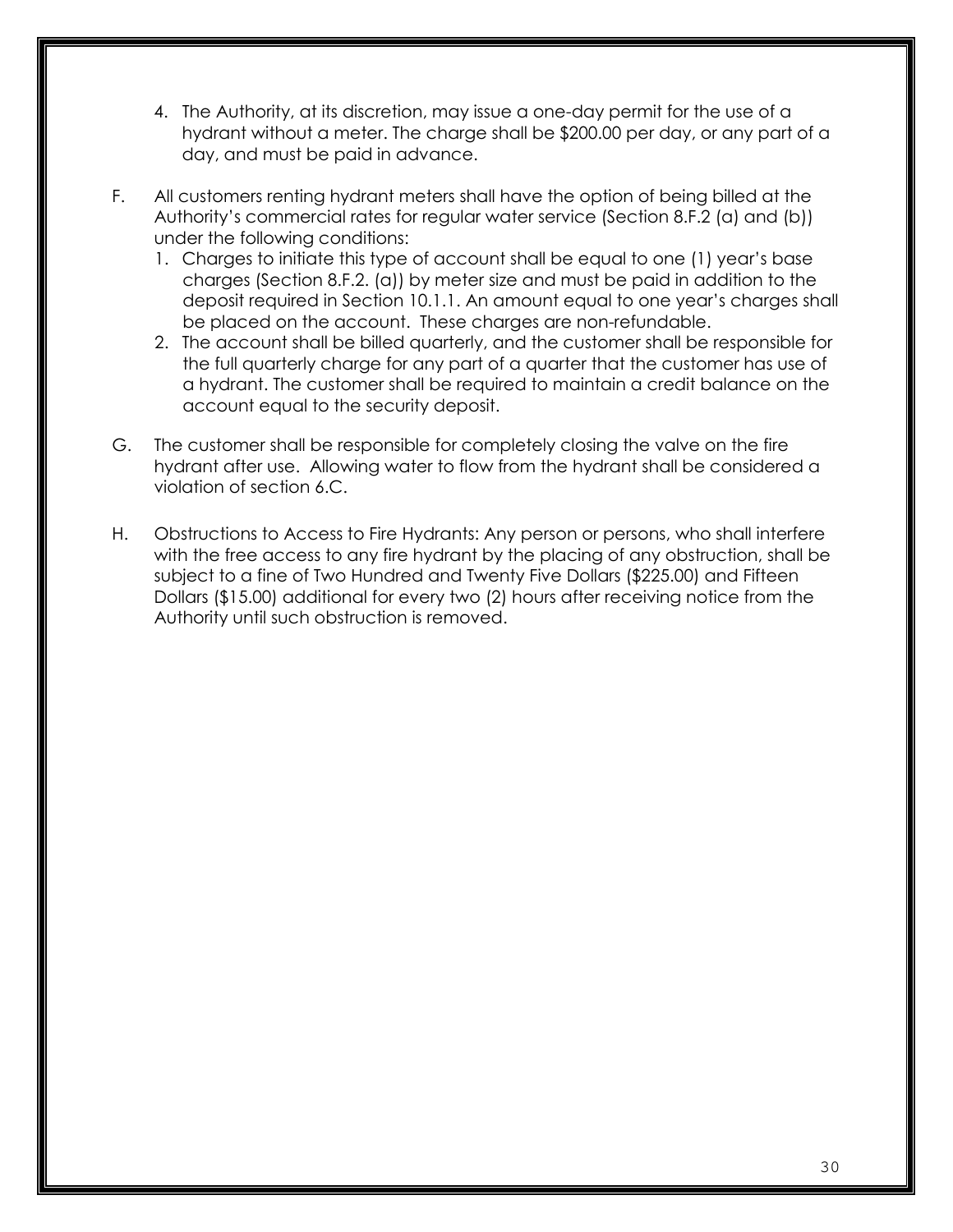# **SECTION 10. ELECTRONIC FILE TRANSFERS**

- A. The Atlantic City Municipal Utilities Authority will transfer electronic files to interested parties. Existing electronic files that consist of generic customer information such as; owner information, billing information, lien information, and outstanding balances will be charged one set fee for any or all of the abovementioned information.
- B. The charge for each electronic transfer of generic customer information as stated in A (above) is \$30.00. Electronic files may be transferred on a weekly, monthly, quarterly, or annual basis. An annual charge of \$1,430.00 will be assessed to parties that request files each week of the entire year. This charge is for the transfer only of information that is currently available in electronic form. Customers desiring information in a different form are responsible for all programming and development costs associated with the creation and transfer of files.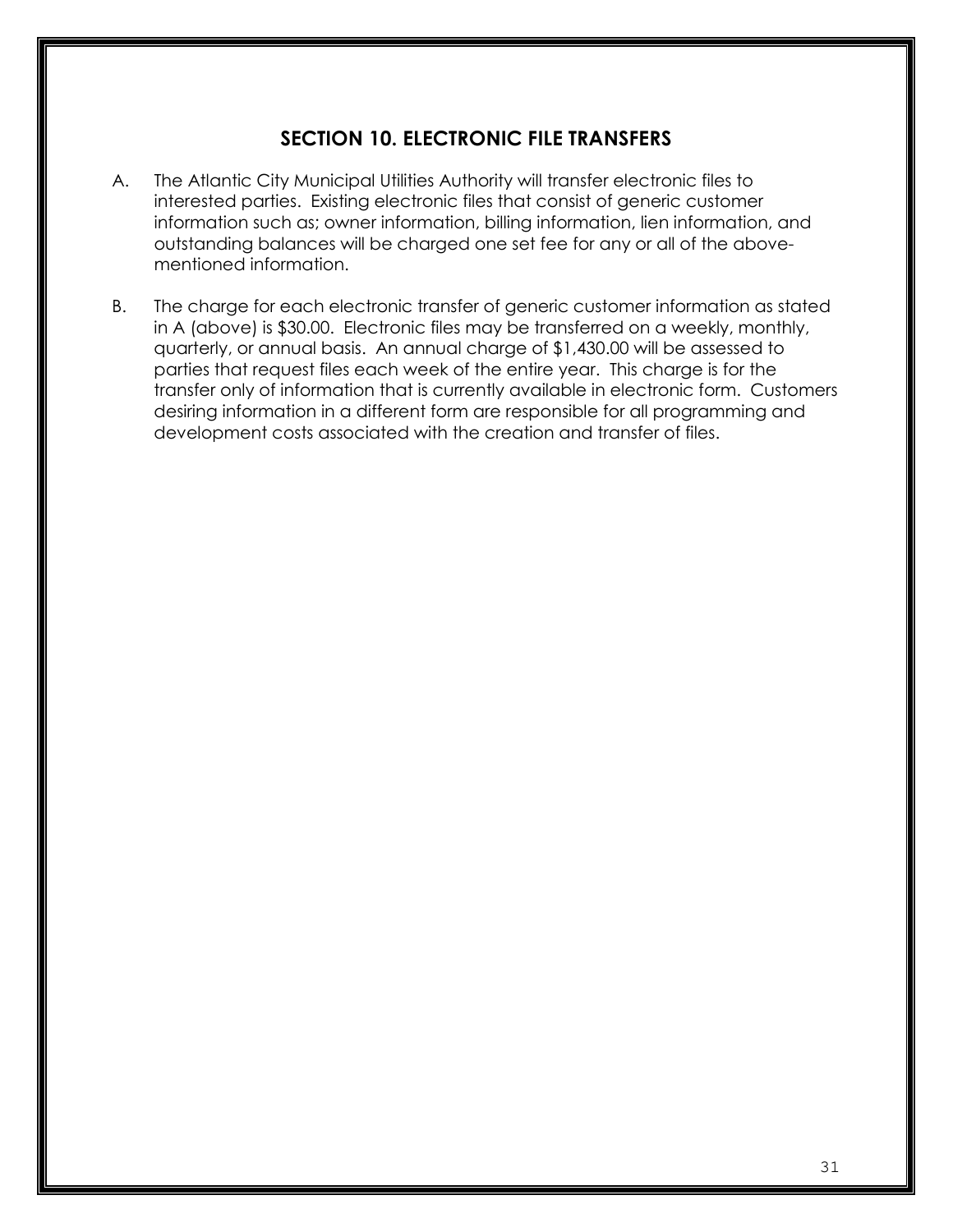# **SECTION 11. RESTRICTION TO USE AND WASTE OF WATER**

- A. Owners and others controlling water draws who permit persons not designated in the permit issued to them by the Authority to use water shall incur a penalty of Four Hundred and Twenty-Five Dollars (\$425.00) for each offense, and shall be held liable for the rent of such unassessed taker, and in default of payment may be deprived of water until the difficulty is adjusted and all charges paid.
- B. Access to Premises: Upon presentation of an employee photo identification (ID) badge or other proper credentials, duly authorized agents of the Authority shall be granted access at reasonable hours of the day to all parts of the premises to which water is supplied in order to make the necessary examinations and perform such other duties as may be required by said Authority; and any person who may obstruct or oppose said agent of the Authority in making such examination or other work relative to the water service, shall have the supply cut off.
- C. Right to Cut Off Supply if Wasted: The Executive Director or other duly authorized agents of the Authority shall be authorized to inquire at any dwelling or other places where water is being wasted into the cause of the waste, and if said waste is due to want or repair in the pipes or other fixtures, and if the owner or occupant of said dwelling place shall neglect or refuse, upon written notice being given, to have the necessary repairs made, the water leading to such place or dwelling shall be cut off, and any person who shall turn the same on, without a written permit from the Authority will be subject to a fine of Four Hundred and Twenty Five Dollars (\$425.00).
- D. Stop-cocks for Exclusive Use of Authority: Stop-cocks at the curb line and on branch services are for the exclusive use of the Authority, and all persons are forbidden to interfere. If any person shall turn the water on without a written permit from said Authority, such person shall be liable to a penalty of Four Hundred Twenty-Five Dollars (\$425.00).
- E. Main Service may be Cut Off on Default of Branch: No branch will be allowed to be inserted in any service pipe without a written permit from the Authority and this will only be issued on condition that a meter and stopcock be provided with a meter box and lid as furnished or approved by the Authority, that shall always be under the control of the Authority. Where branches exist, for default of payment of water rent from anyone consumer, the main service pipe may be cut off until the back charges are paid, and the Atlantic City Municipal Utilities Authority shall not be liable to damages from any other consumer who may be deprived of water in consequence of any such shutting off.
- F. Water for Temporary Use Paid for in Advance: Contractors, builders, and others will be required to obtain a written permit from the Authority before using water for building purposes and make payment at that time for the amount in accordance with the terms of this schedule. For failure to comply with this requirement, they will be liable for fines in accordance with Section 6.C.
- G. The Authority May Restrict Supply. The Authority may at any time restrict or regulate the quantity of water used by all consumers in case of scarcity if in its judgment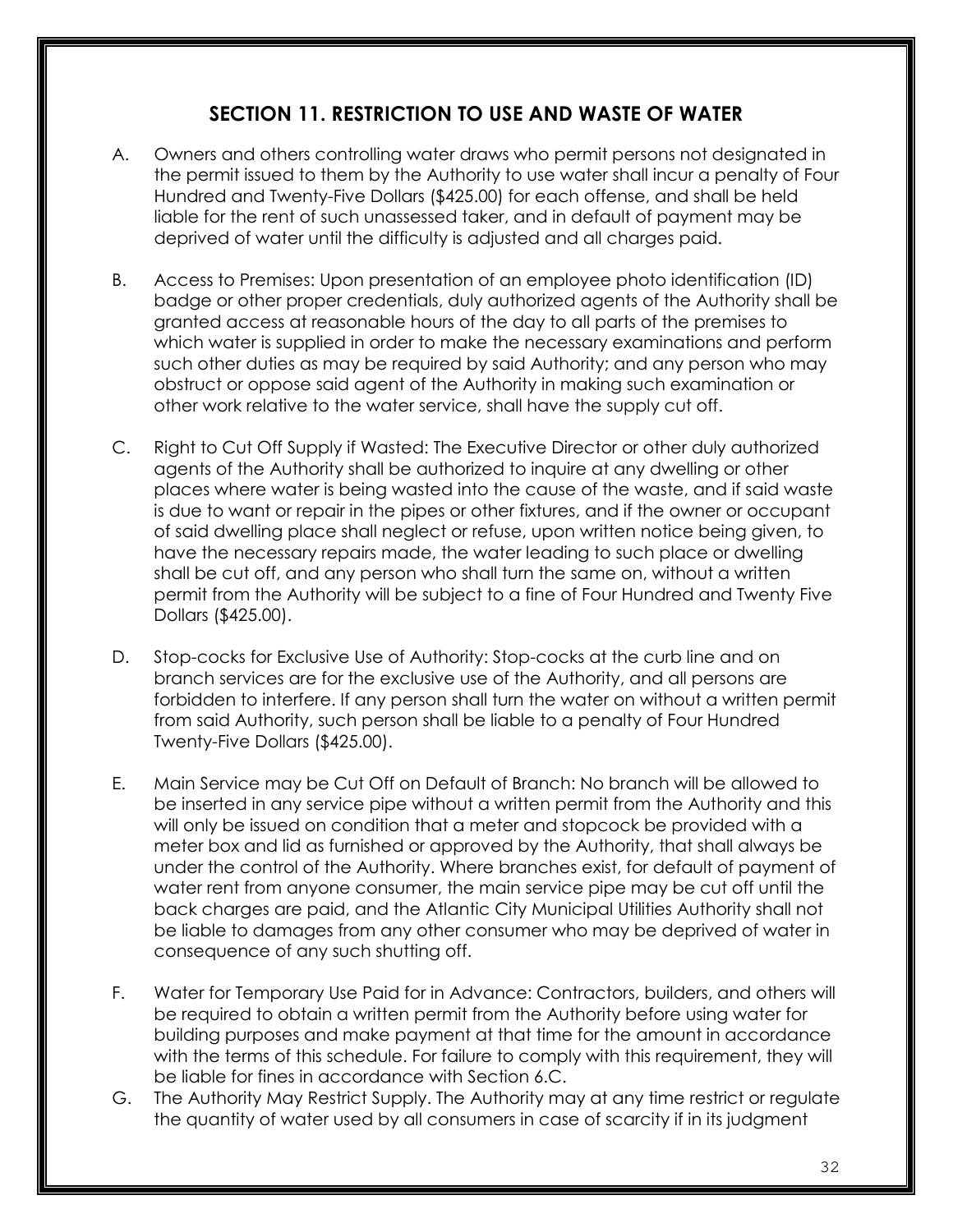such restriction or regulations be necessary for the public good; and in case of necessity, the Authority shall be at liberty to shut off the general supply in order to make repairs.

- H. The Authority may Cut Off for Other than Proper Use. The water must not be kept running at any time longer than the legitimate use of it requires; for willful or undue waste of water in any way, the supply may be cut off at the option of the Authority, and not turned on again until satisfactory assurances are given that a recurrence of the abuse will not take place.
- I. Restrictions to Sprinkling: The use of water for sprinkling purposes, even if the water be supplied through a meter, shall be subject to the following restrictions: The sprinkling season shall be confined to six (6) months from April 1st to October 1st, and the use of water for this purpose is prohibited except between the hours 6 am and 9 am and 6 pm and 9 pm.
- J. The Authority may Cut Off Supply. For the violation of any of the foregoing rules, the Authority reserves the right to turn off the water or remove the water meter without notice, in addition to the penalty prescribed therein and the water shall not be turned on until all charges and penalties are paid, together with the expense of turning on and off the water.
- K. Extension or Increase in Size of Authority Mains: Adequacy of Developed Supply and Conditions of Pressures.
- L. The Authority mains shall be extended in an area only where conditions of pressure in the distribution system in said area permit; and provided that the developed water supply is adequate to install new, or additional, service without detriment to existing service.
- M. Extension of Mains Made Only on Public Streets and Highways.
- N. The Authority mains shall be extended only on public streets and highways, the grades of which have been established by official action, and the grading completed.
- O. Extension of Mains to New Building Developments;

1. Where extension of a City main to an area where no main exists is applied for by the owner of a building development and the installation of same is authorized by a service agreement, the terms of which shall be mutually agreed upon by the owner and the Authority, and the responsibility for the cost of such extension shall be more specifically assigned in the service agreement.

2. The Authority Determines Diameter and Location of Extension: The diameter of the extension; and other details, regarding the extensions shall be determined by the Authority.

3. The minimum diameter of an extension shall be eight (8") inches except if laid between existing mains of smaller diameter.